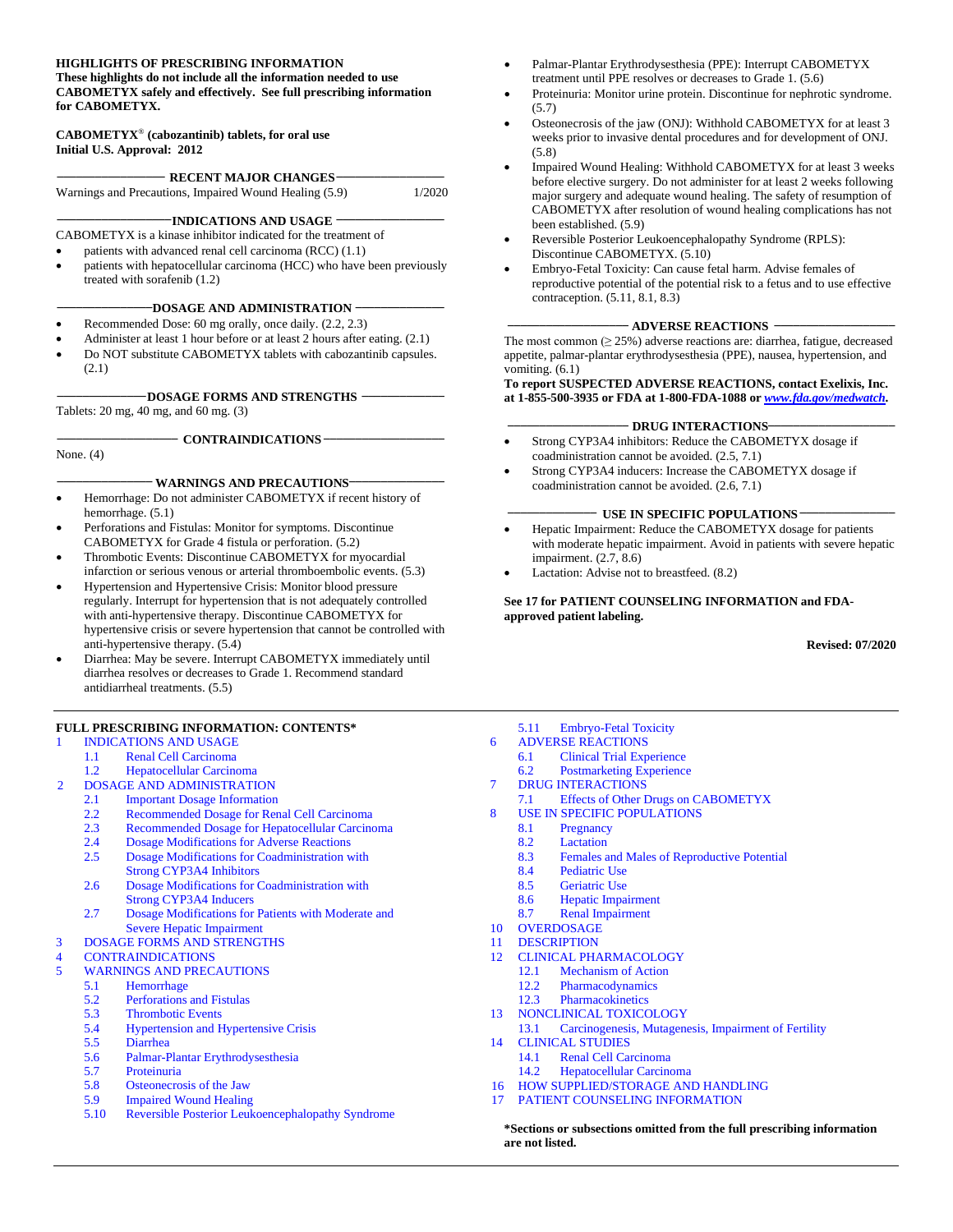### <span id="page-1-0"></span>**FULL PRESCRIBING INFORMATION**

# **1 INDICATIONS AND USAGE**

### <span id="page-1-1"></span>**1.1 Renal Cell Carcinoma**

CABOMETYX is indicated for the treatment of patients with advanced renal cell carcinoma (RCC).

## <span id="page-1-2"></span>**1.2 Hepatocellular Carcinoma**

CABOMETYX is indicated for the treatment of patients with hepatocellular carcinoma (HCC) who have been previously treated with sorafenib.

# <span id="page-1-3"></span>**2 DOSAGE AND ADMINISTRATION**

### <span id="page-1-4"></span>**2.1 Important Dosage Information**

- Stop treatment with CABOMETYX at least 3 weeks prior to scheduled surgery, including dental surgery *[see [Warnings and Precautions \(5.1,](#page-3-3) [5.8,](#page-4-4) [5.9\)\]](#page-5-0)*.
- Do not substitute CABOMETYX tablets with cabozantinib capsules.
- Do not administer CABOMETYX with food. Administer at least 1 hour before or at least 2 hours after eating *[see [Clinical Pharmacology \(12.3\)\]](#page-17-0)*.
- Swallow CABOMETYX tablets whole. Do not crush CABOMETYX tablets.
- Do not take a missed dose within 12 hours of the next dose.
- Modify the dose for certain patients with hepatic impairment and for patients taking drugs known to strongly induce or inhibit CYP450 *[see [Dosage and Administration \(2.5,](#page-2-0) [2.6,](#page-2-1) [2.7\)\]](#page-2-2)*.

## <span id="page-1-5"></span>**2.2 Recommended Dosage for Renal Cell Carcinoma**

The recommended dosage of CABOMETYX is 60 mg once daily without food until the patient no longer experiences clinical benefit or experiences unacceptable toxicity.

### <span id="page-1-6"></span>**2.3 Recommended Dosage for Hepatocellular Carcinoma**

The recommended dosage of CABOMETYX is 60 mg once daily without food until disease progression or unacceptable toxicity.

## <span id="page-1-7"></span>**2.4 Dosage Modifications for Adverse Reactions**

Withhold CABOMETYX for:

- Intolerable Grade 2 adverse reactions
- Grade 3 or 4 adverse reactions
- Osteonecrosis of the jaw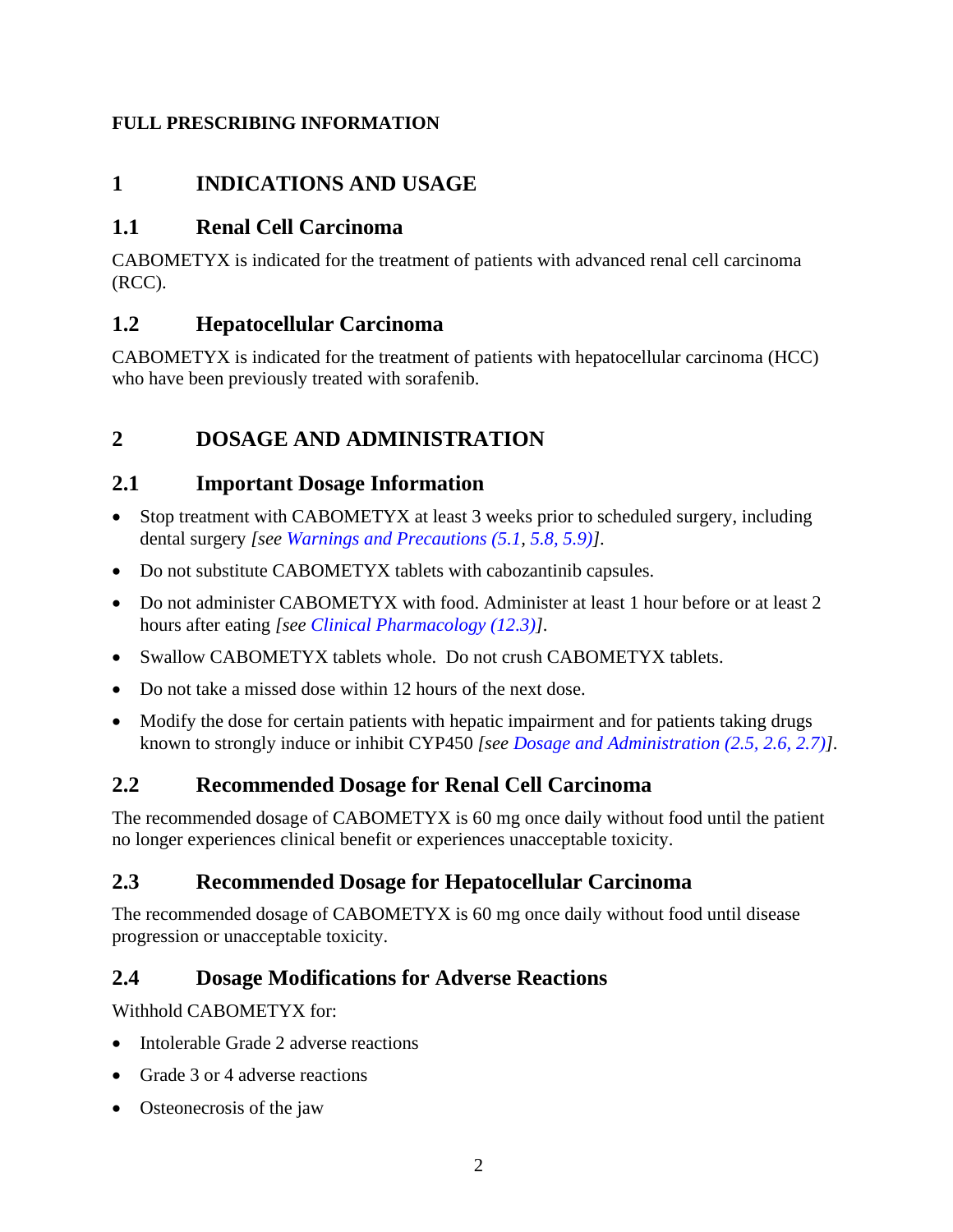Upon resolution/improvement (i.e., return to baseline or resolution to Grade 1) of an adverse reaction, reduce the dose as follows:

- If previously receiving 60 mg daily dose, resume treatment at 40 mg daily.
- If previously receiving 40 mg daily dose, resume treatment at 20 mg daily.
- If previously receiving 20 mg daily dose, resume at 20 mg if tolerated, otherwise, discontinue CABOMETYX.

Permanently discontinue CABOMETYX for any of the following:

- Severe hemorrhage
- Development of gastrointestinal (GI) perforation or Grade 4 fistula
- Acute myocardial infarction or arterial or venous thromboembolic events that require medical intervention
- Severe hypertension that cannot be controlled with anti-hypertensive therapy or hypertensive crisis
- Nephrotic syndrome
- Reversible posterior leukoencephalopathy syndrome

### <span id="page-2-0"></span>**2.5 Dosage Modifications for Coadministration with Strong CYP3A4 Inhibitors**

Reduce the daily CABOMETYX dose by 20 mg (for example, from 60 mg to 40 mg daily or from 40 mg to 20 mg daily). Resume the dose that was used prior to initiating the strong CYP3A4 inhibitor 2 to 3 days after discontinuation of the strong inhibitor *[see [Drug Interactions](#page-13-1)  [\(7.1\)](#page-13-1)*, *[Clinical Pharmacology \(12.3\)\]](#page-17-0)*.

### <span id="page-2-1"></span>**2.6 Dosage Modifications for Coadministration with Strong CYP3A4 Inducers**

Increase the daily CABOMETYX dose by 20 mg (for example, from 60 mg to 80 mg daily or from 40 mg to 60 mg daily) as tolerated. Resume the dose that was used prior to initiating the strong CYP3A4 inducer 2 to 3 days after discontinuation of the strong inducer. Do not exceed a daily dose of 80 mg *[see [Drug Interactions \(7.1\)](#page-13-1)*, *[Clinical Pharmacology](#page-17-0) (12.3)].*

### <span id="page-2-2"></span>**2.7 Dosage Modifications for Patients with Moderate and Severe Hepatic Impairment**

Reduce the starting dose of CABOMETYX to 40 mg once daily in patients with moderate hepatic impairment (Child-Pugh B). Avoid CABOMETYX in patients with severe hepatic impairment (Child-Pugh C) *[see [Use in Specific Populations \(8.6\),](#page-15-1) [Clinical Pharmacology](#page-17-0)  [\(12.3\)\]](#page-17-0)*.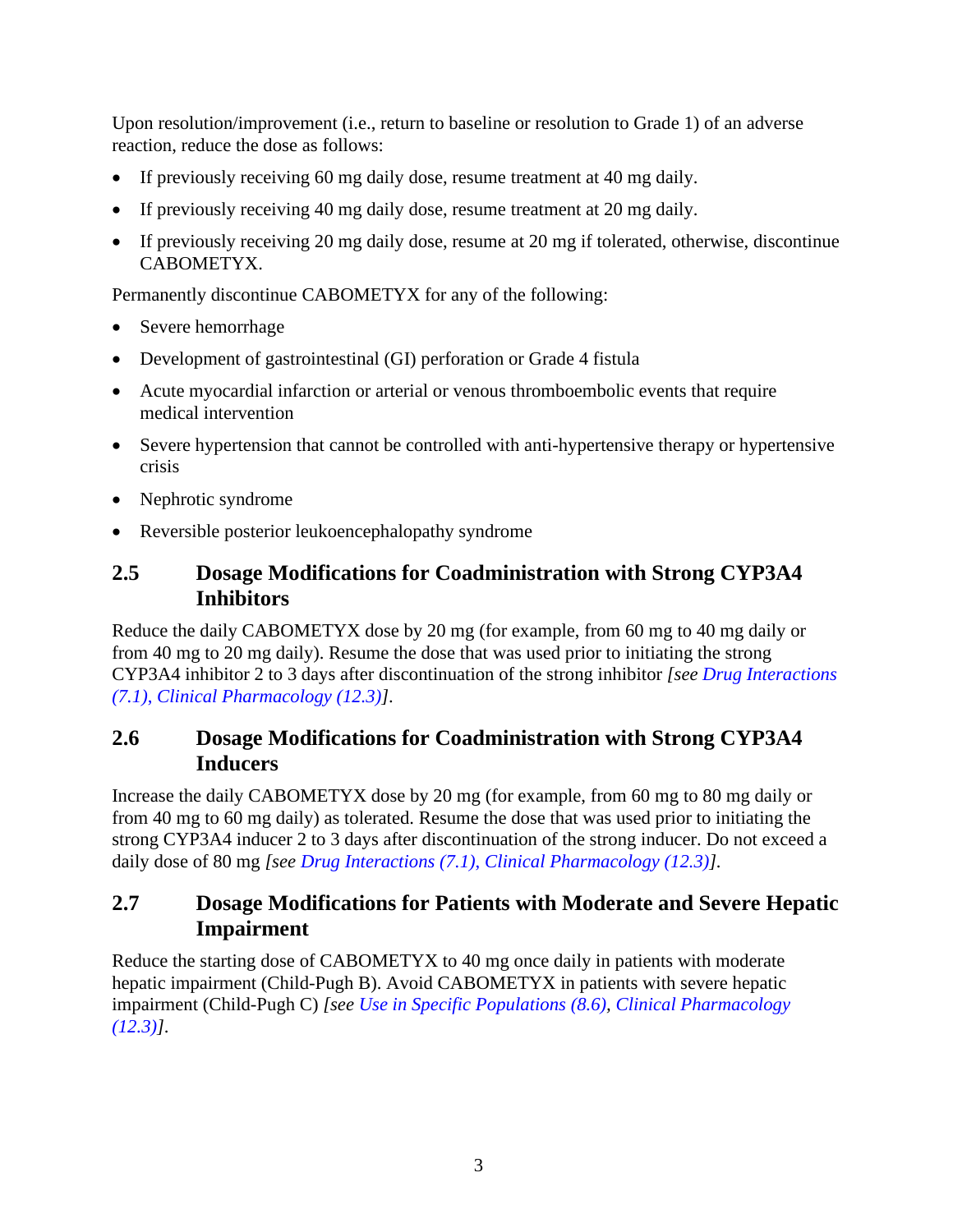# <span id="page-3-0"></span>**3 DOSAGE FORMS AND STRENGTHS**

Tablets:

- 60 mg: yellow film-coated, oval shaped with no score, and debossed with "XL" on one side and "60" on the other side.
- 40 mg: yellow film-coated, triangle shaped with no score, and debossed with "XL" on one side and "40" on the other side.
- 20 mg: yellow film-coated, round with no score, and debossed with "XL" on one side and "20" on the other side.

# <span id="page-3-1"></span>**4 CONTRAINDICATIONS**

None.

# <span id="page-3-2"></span>**5 WARNINGS AND PRECAUTIONS**

# <span id="page-3-3"></span>**5.1 Hemorrhage**

Severe and fatal hemorrhages occurred with CABOMETYX *[see [Adverse Reactions \(6.1\)\]](#page-5-4)*. The incidence of Grade 3 to 5 hemorrhagic events was 5% in CABOMETYX-treated patients in RCC and HCC studies.

Discontinue CABOMETYX for Grade 3 or 4 hemorrhage *[see [Dosage and Administration](#page-1-7) [\(2.4\)\]](#page-1-7)*. Do not administer CABOMETYX to patients who have a recent history of hemorrhage, including hemoptysis, hematemesis, or melena.

# <span id="page-3-4"></span>**5.2 Perforations and Fistulas**

Fistulas, including fatal cases, occurred in 1% of CABOMETYX-treated patients *[see [Adverse](#page-5-4)  [Reactions \(6.1\)\]](#page-5-4)*. Gastrointestinal (GI) perforations, including fatal cases, occurred in 1% of CABOMETYX-treated patients.

Monitor patients for signs and symptoms of fistulas and perforations, including abscess and sepsis. Discontinue CABOMETYX in patients who experience a Grade 4 fistula or a GI perforation *[see [Dosage and Administration \(2.4\)\]](#page-1-7)*.

# <span id="page-3-5"></span>**5.3 Thrombotic Events**

CABOMETYX increased the risk of thrombotic events *[see [Adverse Reactions \(6.1\)\]](#page-5-4)*. Venous thromboembolism occurred in 7% (including 4% pulmonary embolism) and arterial thromboembolism occurred in 2% of CABOMETYX-treated patients. Fatal thrombotic events occurred in CABOMETYX-treated patients.

Discontinue CABOMETYX in patients who develop an acute myocardial infarction or serious arterial or venous thromboembolic events that require medical intervention *[see [Dosage and](#page-1-7)  [Administration \(2.4\)\]](#page-1-7)*.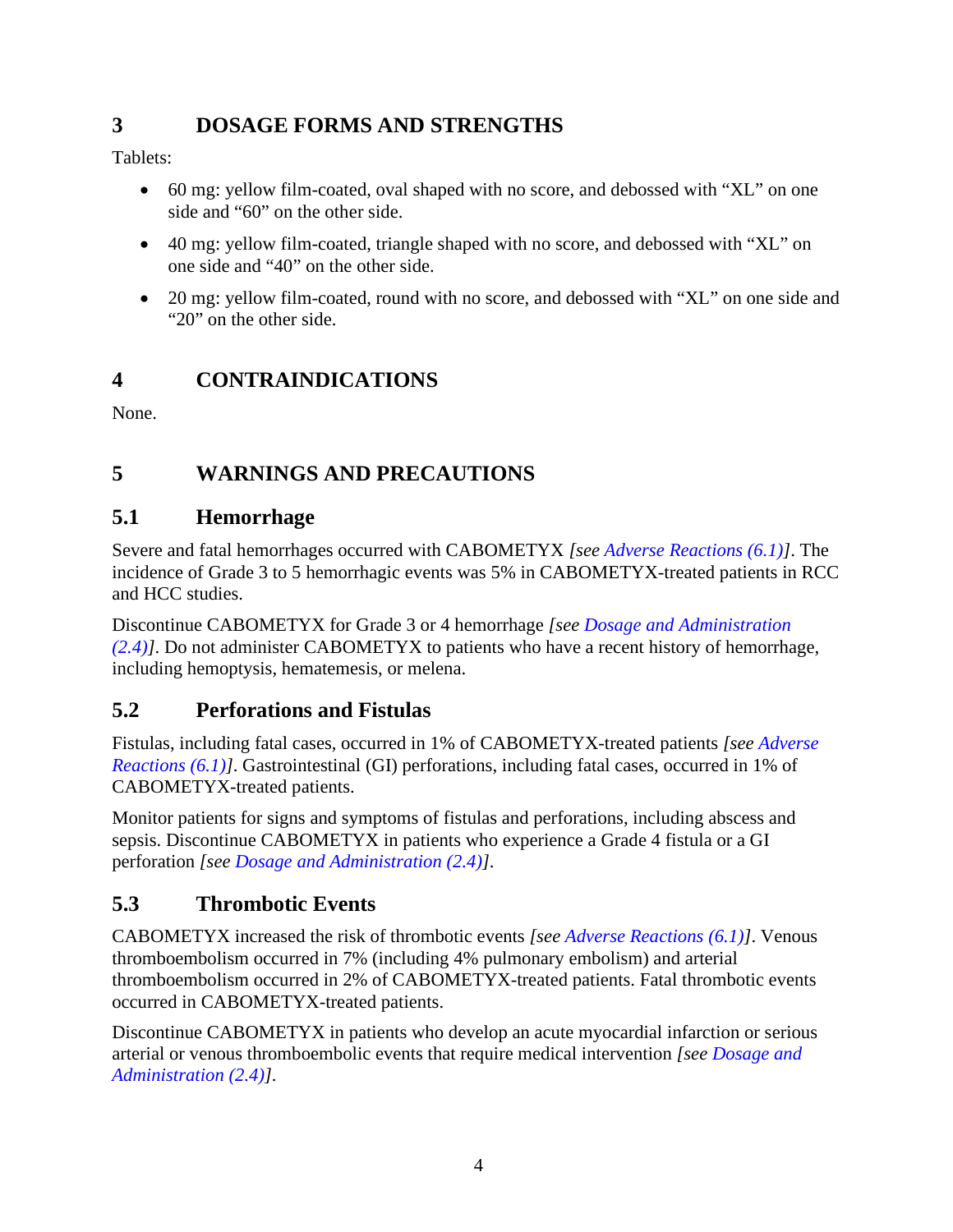# <span id="page-4-0"></span>**5.4 Hypertension and Hypertensive Crisis**

CABOMETYX can cause hypertension, including hypertensive crisis *[see [Adverse Reactions](#page-5-4)  [\(6.1\)\]](#page-5-4)*. Hypertension was reported in 36% (17% Grade 3 and <1% Grade 4) of CABOMETYXtreated patients.

Do not initiate CABOMETYX in patients with uncontrolled hypertension. Monitor blood pressure regularly during CABOMETYX treatment. Withhold CABOMETYX for hypertension that is not adequately controlled with medical management; when controlled, resume CABOMETYX at a reduced dose *[see [Dosage and Administration \(2.4\)\]](#page-1-7)*. Discontinue CABOMETYX for severe hypertension that cannot be controlled with anti-hypertensive therapy or for hypertensive crisis.

# <span id="page-4-1"></span>**5.5 Diarrhea**

Diarrhea occurred in 63% of patients treated with CABOMETYX. Grade 3 diarrhea occurred in 11% of patients treated with CABOMETYX *[see [Adverse Reactions \(6.1\)\]](#page-5-4)*.

Withhold CABOMETYX until improvement to Grade 1 and resume CABOMETYX at a reduced dose for intolerable Grade 2 diarrhea, Grade 3 diarrhea that cannot be managed with standard antidiarrheal treatments, or Grade 4 diarrhea *[see [Dosage and Administration \(2.4\)\]](#page-1-7)*.

# <span id="page-4-2"></span>**5.6 Palmar-Plantar Erythrodysesthesia**

Palmar-plantar erythrodysesthesia (PPE) occurred in 44% of patients treated with CABOMETYX *[see [Adverse Reactions \(6.1\)\]](#page-5-4)*. Grade 3 PPE occurred in 13% of patients treated with CABOMETYX.

Withhold CABOMETYX until improvement to Grade 1 and resume CABOMETYX at a reduced dose for intolerable Grade 2 PPE or Grade 3 PPE *[see [Dosage and Administration \(2.4\)\]](#page-1-7)*.

# <span id="page-4-3"></span>**5.7 Proteinuria**

Proteinuria was observed in 7% of patients receiving CABOMETYX *[see [Adverse Reactions](#page-5-4)  [\(6.1\)\]](#page-5-4)*. Monitor urine protein regularly during CABOMETYX treatment. Discontinue CABOMETYX in patients who develop nephrotic syndrome *[see [Dosage and Administration](#page-1-7)  [\(2.4\)\]](#page-1-7)*.

# <span id="page-4-4"></span>**5.8 Osteonecrosis of the Jaw**

Osteonecrosis of the jaw (ONJ) occurred in <1% of patients treated with CABOMETYX *[see [Adverse Reactions \(6.1\)\]](#page-5-4)*. ONJ can manifest as jaw pain, osteomyelitis, osteitis, bone erosion, tooth or periodontal infection, toothache, gingival ulceration or erosion, persistent jaw pain or slow healing of the mouth or jaw after dental surgery. Perform an oral examination prior to initiation of CABOMETYX and periodically during CABOMETYX. Advise patients regarding good oral hygiene practices. Withhold CABOMETYX for at least 3 weeks prior to scheduled dental surgery or invasive dental procedures, if possible. Withhold CABOMETYX for development of ONJ until complete resolution *[see [Dosage and Administration \(2.1\)\]](#page-1-4)*.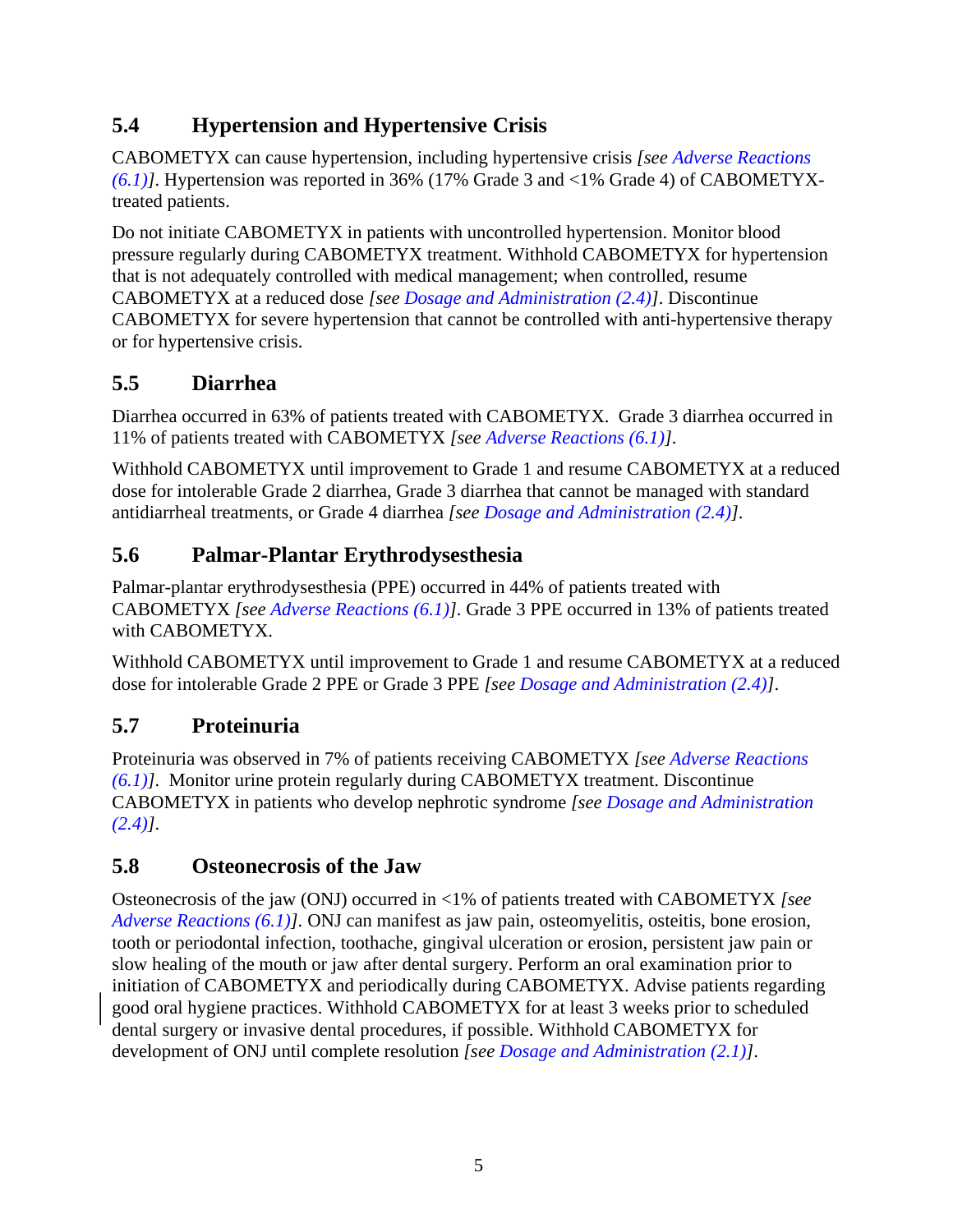## <span id="page-5-0"></span>**5.9 Impaired Wound Healing**

Wound complications occurred with CABOMETYX *[see [Adverse Reactions \(6.1\)\]](#page-5-4)*. Withhold CABOMETYX for at least 3 weeks prior to elective surgery *[see [Dosage and Administration](#page-1-4)  [\(2.1\)\]](#page-1-4)*. Do not administer CABOMETYX for at least 2 weeks after major surgery and until adequate wound healing. The safety of resumption of CABOMETYX after resolution of wound healing complications has not been established.

## <span id="page-5-1"></span>**5.10 Reversible Posterior Leukoencephalopathy Syndrome**

Reversible Posterior Leukoencephalopathy Syndrome (RPLS), a syndrome of subcortical vasogenic edema diagnosed by characteristic finding on MRI, can occur with CABOMETYX. Perform an evaluation for RPLS in any patient presenting with seizures, headache, visual disturbances, confusion or altered mental function. Discontinue CABOMETYX in patients who develop RPLS *[see [Dosage and Administration \(2.4\)\]](#page-1-7)*.

# <span id="page-5-2"></span>**5.11 Embryo-Fetal Toxicity**

Based on data from animal studies and its mechanism of action, CABOMETYX can cause fetal harm when administered to a pregnant woman. Cabozantinib administration to pregnant animals during organogenesis resulted in embryolethality at exposures below those occurring clinically at the recommended dose, and in increased incidences of skeletal variations in rats and visceral variations and malformations in rabbits.

Advise pregnant women of the potential risk to a fetus. Advise females of reproductive potential to use effective contraception during treatment with CABOMETYX and for 4 months after the last dose *[see [Use in Specific Populations \(8.1,](#page-13-3) [8.3\),](#page-14-1) [Clinical Pharmacology \(12.1\)\]](#page-16-1).*

# <span id="page-5-3"></span>**6 ADVERSE REACTIONS**

The following clinically significant adverse reactions are discussed elsewhere in the labeling:

- Hemorrhage *[see [Warnings and Precautions \(5.1\)\]](#page-3-3)*
- Perforations and Fistulas *[see [Warnings and Precautions \(5.2\)\]](#page-3-4)*
- Thrombotic Events *[see [Warnings and Precautions \(5.3\)\]](#page-3-5)*
- Hypertension and Hypertensive Crisis *[see [Warnings and Precautions \(5.4\)\]](#page-4-0)*
- Diarrhea *[see [Warnings and Precautions \(5.5\)\]](#page-4-1)*
- Palmar-plantar Erythrodysesthesia *[see [Warnings and Precautions \(5.6\)\]](#page-4-2)*
- Proteinuria *[see [Warnings and Precautions \(5.7\)\]](#page-4-3)*
- Osteonecrosis of the Jaw *[see [Warnings and Precautions \(5.8\)\]](#page-4-4)*
- Impaired Wound Healing *[see [Warnings and Precautions \(5.9\)\]](#page-5-0)*
- Reversible Posterior Leukoencephalopathy Syndrome *[see [Warnings and Precautions](#page-5-1)  [\(5.10\)\]](#page-5-1)*

# <span id="page-5-4"></span>**6.1 Clinical Trial Experience**

The data described in the WARNINGS AND PRECAUTIONS section and below reflect exposure to CABOMETYX as a single agent in 409 patients with RCC enrolled in randomized,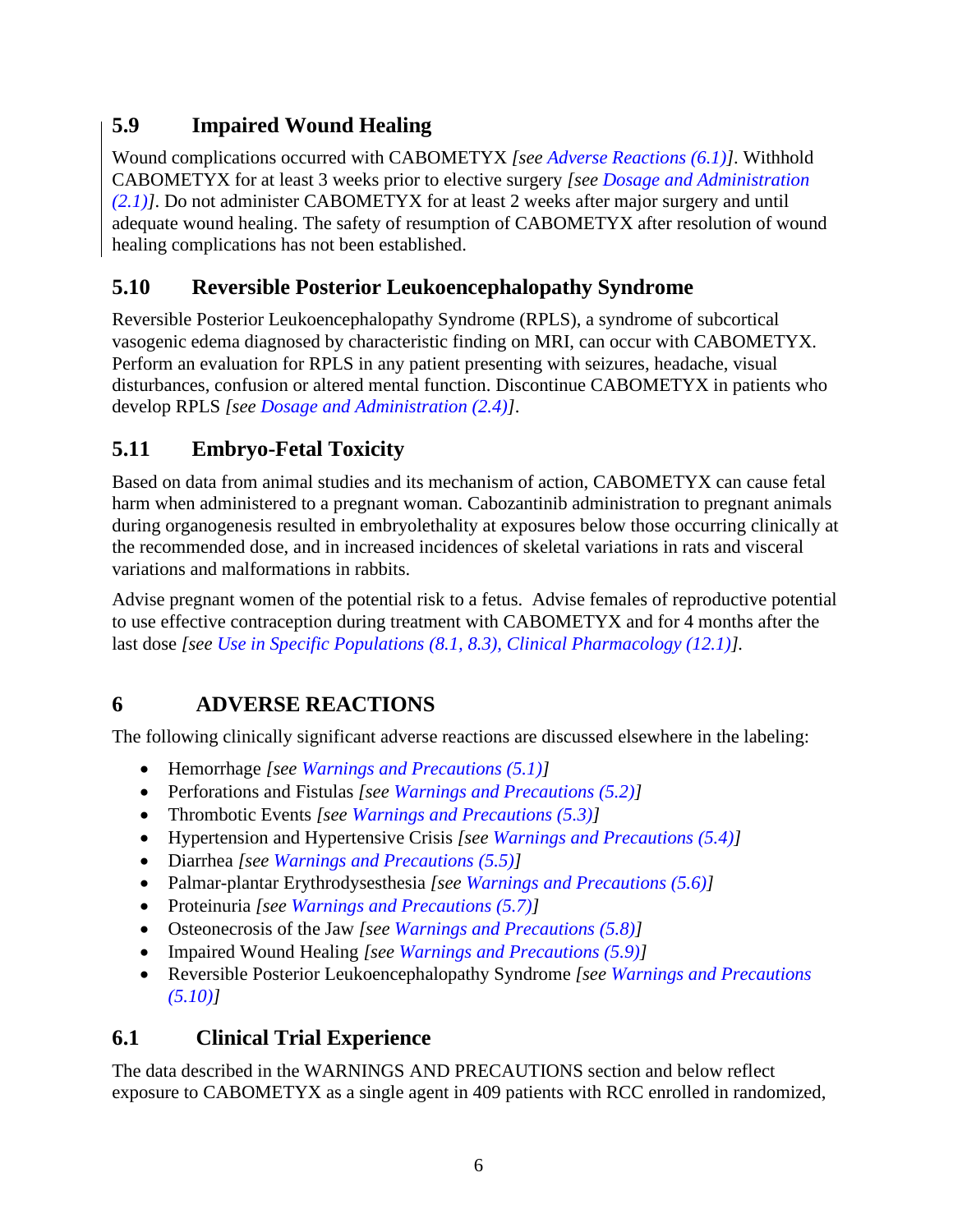active-controlled trials (CABOSUN, METEOR) and 467 patients with HCC enrolled in a randomized, placebo-controlled trial (CELESTIAL).

Because clinical trials are conducted under widely varying conditions, adverse reaction rates observed in the clinical trials of a drug cannot be directly compared to rates in the clinical trials of another drug and may not reflect the rates observed in practice.

### Renal Cell Carcinoma

### *METEOR*

The safety of CABOMETYX was evaluated in METEOR, a randomized, open-label trial in which 331 patients with advanced renal cell carcinoma received CABOMETYX 60 mg once daily and 322 patients received everolimus 10 mg once daily until disease progression or unacceptable toxicity. Patients on both arms who had disease progression could continue treatment at the discretion of the investigator *[see [Clinical Studies \(14.1\)\]](#page-20-1)*. The median duration of treatment was 7.6 months (range 0.3 – 20.5) for patients receiving CABOMETYX and 4.4 months (range  $0.21 - 18.9$ ) for patients receiving everolimus.

Adverse reactions which occurred in  $\geq$  25% of CABOMETYX-treated patients, in order of decreasing frequency, were: diarrhea, fatigue, nausea, decreased appetite, palmar-plantar erythrodysesthesia (PPE), hypertension, vomiting, weight decreased, and constipation. Grade 3-4 adverse reactions and laboratory abnormalities which occurred in  $> 5\%$  of patients were hypertension, diarrhea, fatigue, PPE, hyponatremia, hypophosphatemia, hypomagnesemia, lymphopenia, anemia, hypokalemia, and increased GGT.

The dose was reduced in 60% of patients receiving CABOMETYX and in 24% of patients receiving everolimus. Twenty percent (20%) of patients received CABOMETYX 20 mg once daily as their lowest dose. The most frequent adverse reactions leading to dose reduction in patients treated with CABOMETYX were: diarrhea, PPE, fatigue, and hypertension. Adverse reactions leading to dose interruption occurred in 70% patients receiving CABOMETYX and in 59% patients receiving everolimus. Adverse reactions led to study treatment discontinuation in 10% of patients receiving CABOMETYX and in 10% of patients receiving everolimus. The most frequent adverse reactions leading to permanent discontinuation in patients treated with CABOMETYX were decreased appetite (2%) and fatigue (1%).

|           | Table 1. Adverse Reactions Occurring in $\geq 10\%$ Patients Who Received CABOMETYX |
|-----------|-------------------------------------------------------------------------------------|
| in METEOR |                                                                                     |

| <b>CABOMETYX</b>            |                     |                       | <b>Everolimus</b>          |                             |
|-----------------------------|---------------------|-----------------------|----------------------------|-----------------------------|
| <b>Adverse Reaction</b>     |                     | $(n=331)^1$           | $(n=322)$                  |                             |
|                             | All                 | Grade                 | All                        | Grade                       |
|                             | Grades <sup>2</sup> | $3-4$                 | Grades <sup>2</sup>        | $3-4$                       |
|                             |                     |                       | Percentage (%) of Patients |                             |
| <b>Gastrointestinal</b>     |                     |                       |                            |                             |
| Diarrhea                    | 74                  | 11                    | 28                         | $\mathcal{D}_{\mathcal{L}}$ |
| Nausea                      | 50                  |                       | 28                         | ${<}1$                      |
| Vomiting                    | 32                  | ↑                     | 14                         | $<$ 1                       |
| Stomatitis                  | 22                  | $\mathcal{D}_{\cdot}$ | 24                         | $\overline{2}$              |
| Constipation                | 25                  | ${<}1$                | 19                         | $<$ 1                       |
| Abdominal pain <sup>3</sup> | 23                  | 4                     | 13                         | $\mathcal{D}_{\mathcal{L}}$ |
| Dyspepsia                   | 12                  |                       |                            |                             |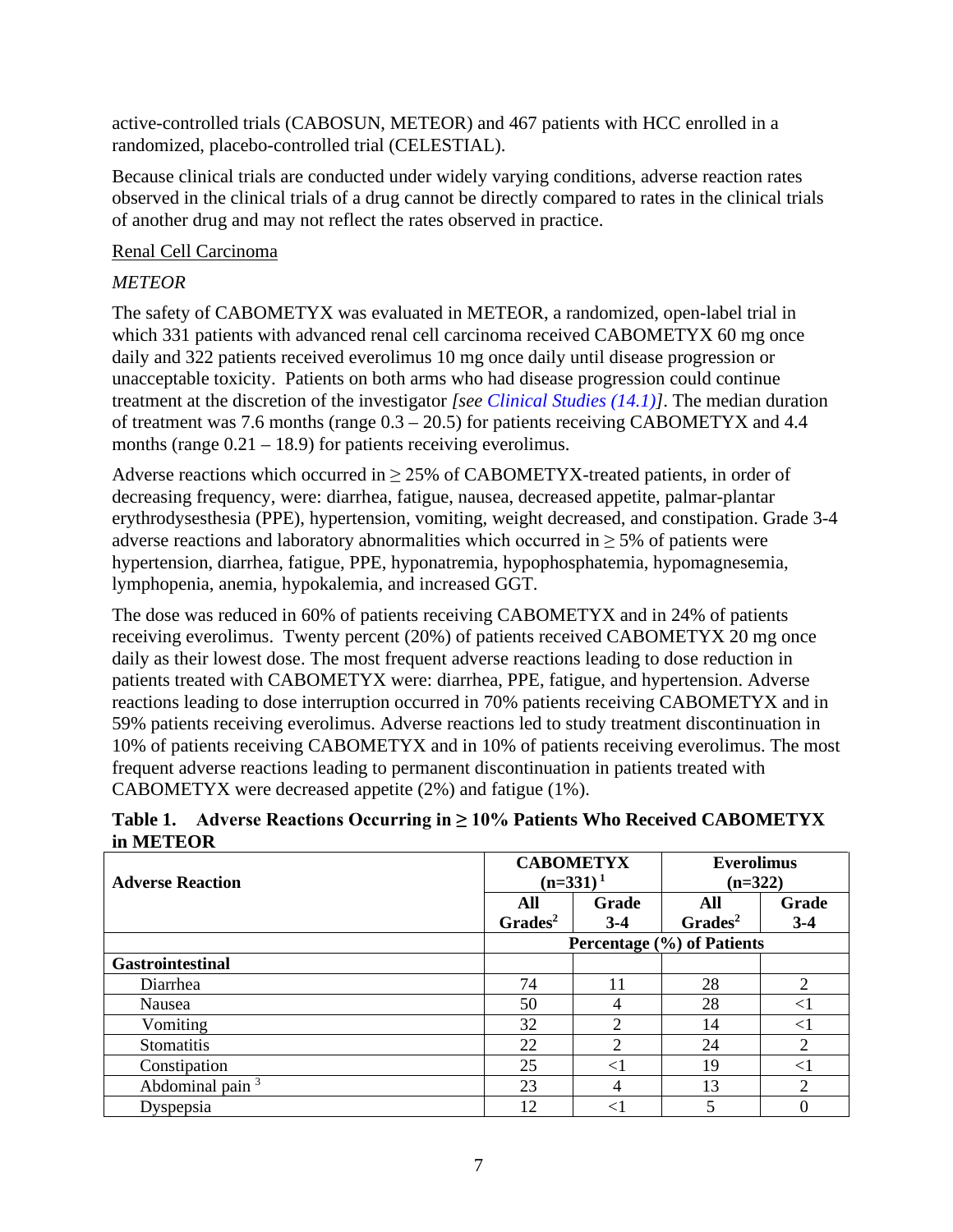|                                               | <b>CABOMETYX</b>    |                  | <b>Everolimus</b>          |                  |
|-----------------------------------------------|---------------------|------------------|----------------------------|------------------|
| <b>Adverse Reaction</b>                       | $(n=331)^1$         |                  | $(n=322)$                  |                  |
|                                               | All                 | <b>Grade</b>     | <b>All</b>                 | <b>Grade</b>     |
|                                               | Grades <sup>2</sup> | $3-4$            | Grades <sup>2</sup>        | $3 - 4$          |
|                                               |                     |                  | Percentage (%) of Patients |                  |
| <b>General</b>                                |                     |                  |                            |                  |
| Fatigue                                       | 56                  | 9                | 47                         | $\tau$           |
| Mucosal inflammation                          | 19                  | $\leq$ 1         | 23                         | 3                |
| Asthenia                                      | 19                  | $\overline{4}$   | 16                         | $\overline{2}$   |
| <b>Metabolism and Nutrition</b>               |                     |                  |                            |                  |
| Decreased appetite                            | 46                  | 3                | 34                         | $\leq$ 1         |
| <b>Skin and Subcutaneous Tissue</b>           |                     |                  |                            |                  |
| Palmar-plantar erythrodysesthesia             | 42                  | 8                | 6                          | $<$ 1            |
| Rash <sup>4</sup>                             | 23                  | $\leq$ 1         | 43                         | $\leq$ 1         |
| Dry skin                                      | 11                  | $\theta$         | 10                         | $\boldsymbol{0}$ |
| <b>Vascular</b>                               |                     |                  |                            |                  |
| Hypertension <sup>5</sup>                     | 39                  | 16               | 8                          | $\overline{3}$   |
| <b>Investigations</b>                         |                     |                  |                            |                  |
| Weight decreased                              | 31                  | $\overline{2}$   | 12                         | $\overline{0}$   |
| Nervous System                                |                     |                  |                            |                  |
| Dysgeusia                                     | 24                  | $\overline{0}$   | 9                          | $\boldsymbol{0}$ |
| Headache                                      | 11                  | $\leq$ 1         | 12                         | $\leq$ 1         |
| <b>Dizziness</b>                              | 11                  | $\Omega$         | $\overline{7}$             | $\overline{0}$   |
| <b>Endocrine</b>                              |                     |                  |                            |                  |
| Hypothyroidism                                | 21                  | $\boldsymbol{0}$ | $\leq$ 1                   | $\leq$ 1         |
| <b>Respiratory, Thoracic, and Mediastinal</b> |                     |                  |                            |                  |
| Dysphonia                                     | 20                  | $\leq$ 1         | $\overline{4}$             | $\boldsymbol{0}$ |
| Dyspnea                                       | 19                  | $\overline{3}$   | $\overline{29}$            | $\overline{4}$   |
| Cough                                         | 18                  | $\leq$ 1         | 33                         | $\leq$ 1         |
| <b>Blood and Lymphatic</b>                    |                     |                  |                            |                  |
| Anemia                                        | 17                  | 5                | 38                         | 16               |
| <b>Musculoskeletal and Connective Tissue</b>  |                     |                  |                            |                  |
| Pain in extremity                             | 14                  | 1                | $8\,$                      | $\leq$ 1         |
| Muscle spasms                                 | 13                  | $\overline{0}$   | $\overline{5}$             | $\boldsymbol{0}$ |
| Arthralgia                                    | 11                  | $\leq$ 1         | 14                         | $\mathbf{1}$     |
| <b>Renal and Urinary</b>                      |                     |                  |                            |                  |
| Proteinuria                                   | 12                  | $\overline{2}$   | 9                          | $\leq$ 1         |

<sup>1</sup> One subject randomized to everolimus received cabozantinib.

<sup>2</sup> National Cancer Institute (NCI) Common Terminology Criteria for Adverse Events (CTCAE) Version 4.0

 $3$  Includes the following terms: abdominal pain, abdominal pain upper, and abdominal pain lower

<sup>4</sup> Includes the following terms: rash, rash erythematous, rash follicular, rash macular, rash papular, rash pustular, rash vesicular, genital rash, intermittent leg rash, rash on scrotum and penis, rash maculopapular, rash pruritic, contact dermatitis, dermatitis acneiform

<sup>5</sup> Includes the following terms: hypertension, blood pressure increased, hypertensive crisis, blood pressure fluctuation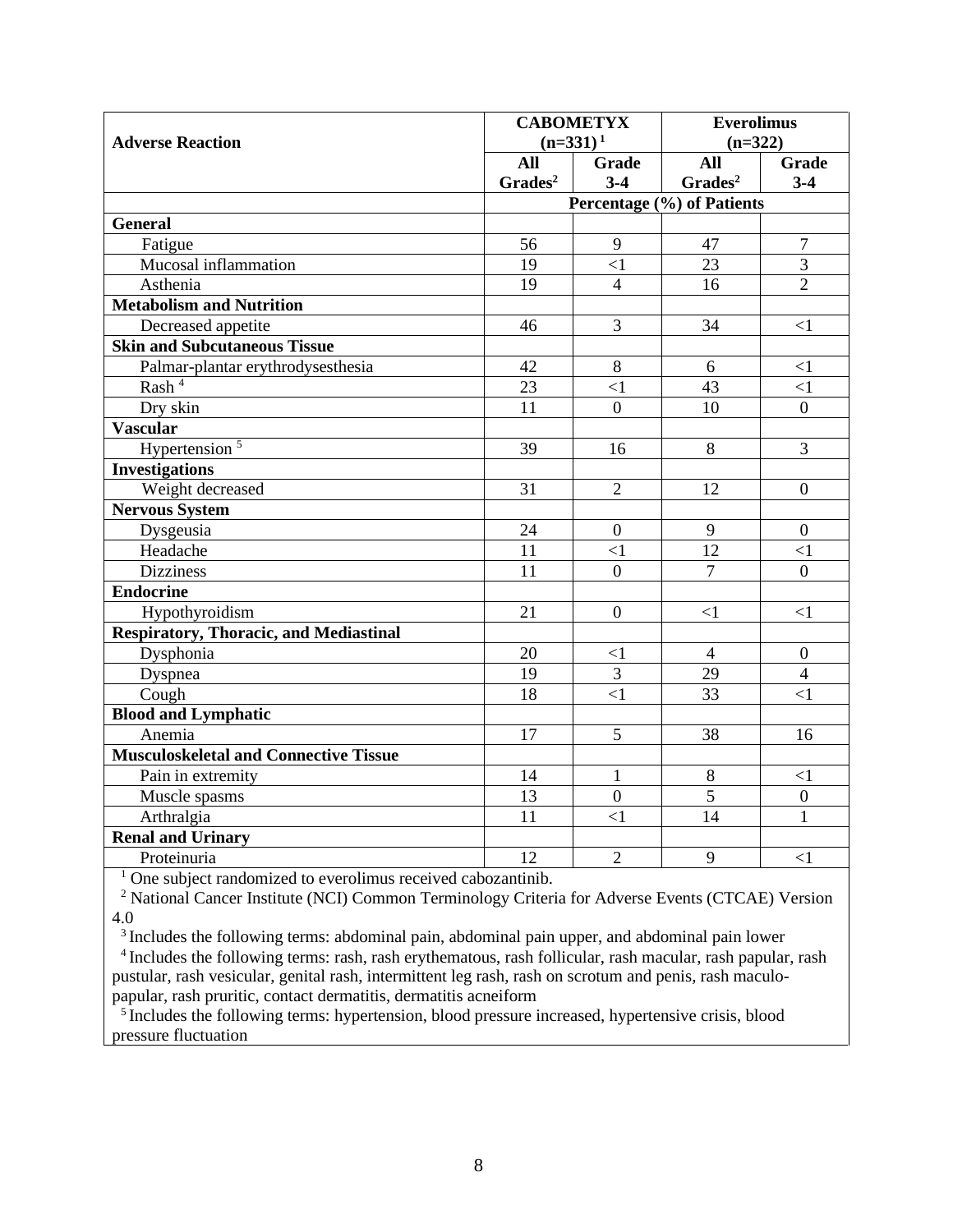Other clinically important adverse reactions (all grades) that were reported in <10% of patients treated with CABOMETYX included: wound complications (2%), convulsion (<1%), pancreatitis  $\left( \langle 1\% \rangle \right)$ , osteonecrosis of the jaw  $\left( \langle 1\% \rangle \right)$ , and hepatitis cholestatic  $\left( \langle 1\% \rangle \right)$ .

|                                                                                                 |                      | <b>CABOMETYX</b>           |                             | <b>Everolimus</b> |  |
|-------------------------------------------------------------------------------------------------|----------------------|----------------------------|-----------------------------|-------------------|--|
|                                                                                                 | $(n=331)$            |                            | $(n=322)$                   |                   |  |
| <b>Laboratory Abnormality</b>                                                                   | All<br><b>Grades</b> | Grade 3-4                  | <b>All</b><br><b>Grades</b> | Grade 3-4         |  |
|                                                                                                 |                      | Percentage (%) of Patients |                             |                   |  |
| <b>Chemistry</b>                                                                                |                      |                            |                             |                   |  |
| <b>Increased AST</b>                                                                            | 74                   | 3                          | 40                          | $\leq$ 1          |  |
| <b>Increased ALT</b>                                                                            | 68                   | 3                          | 32                          | $\leq$ 1          |  |
| Increased creatinine                                                                            | 58                   | $\leq$ 1                   | 71                          | $\overline{0}$    |  |
| Increased triglycerides                                                                         | 53                   | 4                          | 73                          | 13                |  |
| Hypophosphatemia                                                                                | 48                   | 8                          | 36                          | 5                 |  |
| Hyperglycemia                                                                                   | 37                   | $\overline{2}$             | 59                          | 8                 |  |
| Hypoalbuminemia                                                                                 | 36                   | $\overline{2}$             | 28                          | $\leq$ 1          |  |
| <b>Increased ALP</b>                                                                            | 35                   | $\overline{2}$             | 29                          | $\mathbf{1}$      |  |
| Hypomagnesemia                                                                                  | 31                   | 7                          | $\overline{4}$              | $\leq$ 1          |  |
| Hyponatremia                                                                                    | 30                   | 8                          | 26                          | 6                 |  |
| <b>Increased GGT</b>                                                                            | 27                   | 5                          | 43                          | 9                 |  |
| <b>Hematology</b>                                                                               |                      |                            |                             |                   |  |
| Leukopenia                                                                                      | 35                   | $<$ 1                      | 31                          | $<$ 1             |  |
| Neutropenia                                                                                     | 31                   | $\overline{2}$             | 17                          | <1                |  |
| Anemia <sup>1</sup>                                                                             | 31                   | $\overline{4}$             | 71                          | 17                |  |
| Lymphopenia                                                                                     | 25                   | 7                          | 39                          | 12                |  |
| Thrombocytopenia                                                                                | 25                   | $\leq$ 1                   | 27                          | $<$ 1             |  |
| ALP, alkaline phosphatase; ALT, alanine aminotransferase; AST, aspartate aminotransferase; GGT, |                      |                            |                             |                   |  |
| gamma glutamyl transferase                                                                      |                      |                            |                             |                   |  |

#### **Table 2. Laboratory Abnormalities Occurring in ≥ 25% Patients Who Received CABOMETYX in METEOR**

gamma glutamyl transferase. NCI CTCAE, Version 4.0

<sup>1</sup> Based on laboratory abnormalities

### *CABOSUN*

The safety of CABOMETYX was evaluated in CABOSUN, a randomized, open-label trial in patients with advanced renal cell carcinoma, in which 78 patients received CABOMETYX 60 mg once daily and 72 patients received sunitinib 50 mg once daily (4 weeks on treatment followed by 2 weeks off), until disease progression or unacceptable toxicity *[see [Clinical Studies](#page-20-1)*   $(14.1)$ ]. The median duration of treatment was 6.5 months (range  $0.2 - 28.7$ ) for patients receiving CABOMETYX and 3.1 months (range  $0.2 - 25.5$ ) for patients receiving sunitinib.

Within 30 days of treatment, there were 4 deaths in patients treated with CABOMETYX and 6 deaths in patients treated with sunitinib. Of the 4 patients treated with CABOMETYX, 2 patients died due to gastrointestinal perforation, 1 patient had acute renal failure, and 1 patient died due to clinical deterioration. All Grade 3-4 adverse reactions were collected in the entire safety population. The most frequent Grade 3-4 adverse reactions ( $\geq$ 5%) in patients treated with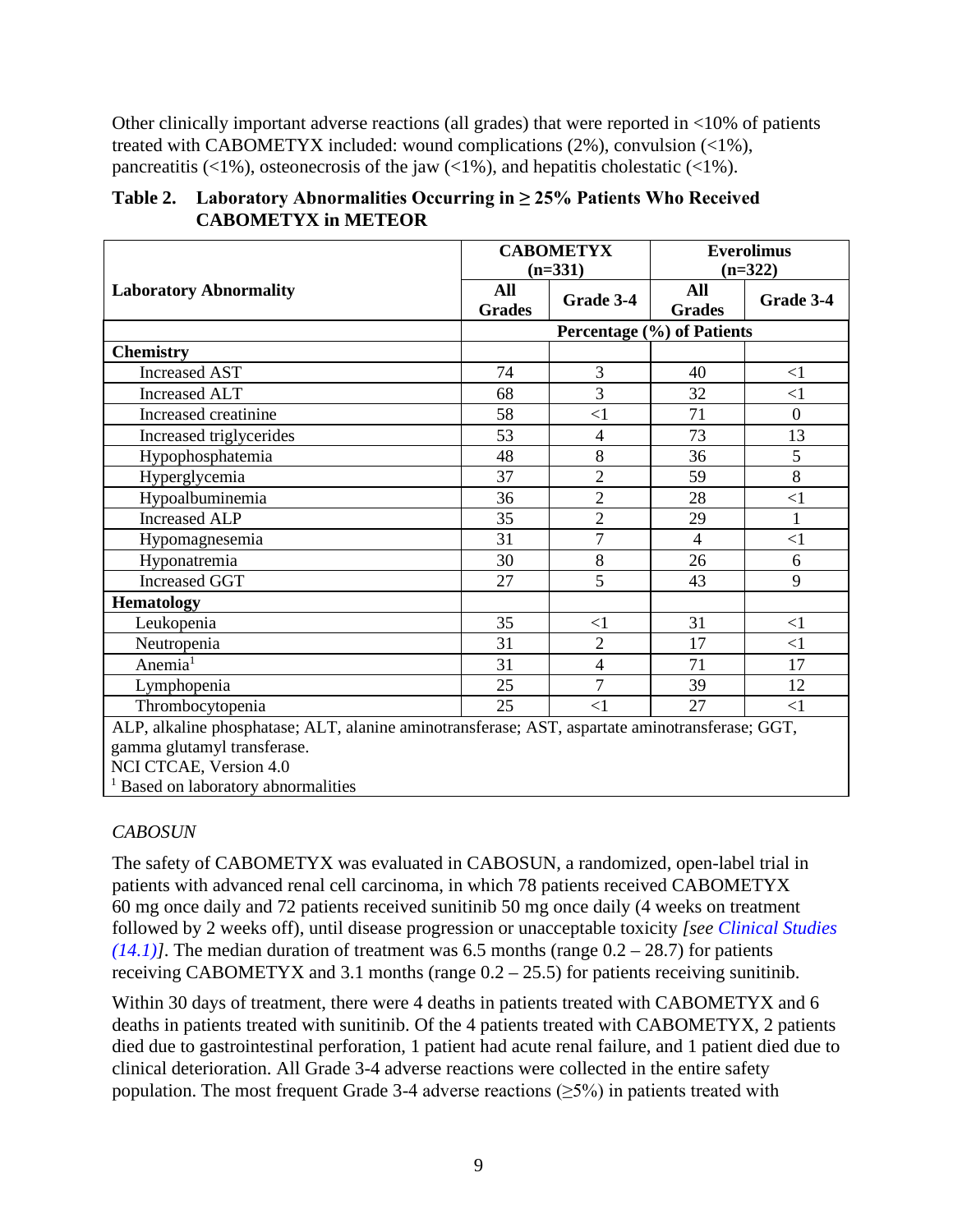CABOMETYX were hypertension, diarrhea, hyponatremia, hypophosphatemia, PPE, fatigue, increased ALT, decreased appetite, stomatitis, pain, hypotension, and syncope.

The median average daily dose was 50.3 mg for CABOMETYX and 44.7 mg for sunitinib (excluding scheduled sunitinib non-dosing days). The dose was reduced in 46% of patients receiving CABOMETYX and in 35% of patients receiving sunitinib. The dose was held in 73% of patients receiving CABOMETYX and in 71% of patients receiving sunitinib. Based on patient disposition, 21% of patients receiving CABOMETYX and 22% of patients receiving sunitinib discontinued due to an adverse reaction.

| Table 3. Grade 3-4 Adverse Reactions Occurring in $\geq$ 1% Patients Who Received<br><b>CABOMETYX in CABOSUN</b> |  |
|------------------------------------------------------------------------------------------------------------------|--|
|                                                                                                                  |  |

|                                                     | <b>CABOMETYX</b>           | <b>Sunitinib</b>         |
|-----------------------------------------------------|----------------------------|--------------------------|
|                                                     | $(n = 78)$                 | $(n = 72)$               |
| <b>Adverse Reaction</b>                             | Grade $3-4$ <sup>1</sup>   | Grade $3-4$ <sup>1</sup> |
|                                                     | Percentage (%) of Patients |                          |
| <b>Patients with any Grade 3-4 Adverse Reaction</b> | 68<br>65                   |                          |
|                                                     |                            |                          |
| <b>Gastrointestinal</b>                             |                            |                          |
| Diarrhea                                            | 10                         | 11                       |
| <b>Stomatitis</b>                                   | 5                          | 6                        |
| Nausea                                              | $\overline{3}$             | $\overline{4}$           |
| Vomiting                                            | $\mathbf{1}$               | $\overline{3}$           |
| Constipation                                        | $\mathbf{1}$               | $\theta$                 |
| <b>General</b>                                      |                            |                          |
| Fatigue                                             | 6                          | 17                       |
| Pain                                                | 5                          | $\overline{0}$           |
| <b>Metabolism and Nutrition</b>                     |                            |                          |
| Hyponatremia <sup>2</sup>                           | 9                          | 8                        |
| Hypophosphatemia <sup>2</sup>                       | 9                          | $\overline{7}$           |
| Decreased appetite                                  | $\overline{5}$             | 1                        |
| Dehydration                                         | $\overline{4}$             | 1                        |
| Hypocalcemia <sup>2</sup>                           | 3                          | $\overline{0}$           |
| Hypomagnesemia <sup>2</sup>                         | 3                          | $\overline{0}$           |
| Hyperkalemia <sup>2</sup>                           | $\mathbf{1}$               | 3                        |
| <b>Skin and Subcutaneous Tissue</b>                 |                            |                          |
| Palmar-plantar erythrodysesthesia                   | 8                          | $\overline{4}$           |
| Skin ulcer                                          | $\overline{3}$             | $\overline{0}$           |
| Vascular                                            |                            |                          |
| Hypertension <sup>3</sup>                           | 28                         | 21                       |
| Hypotension                                         | 5                          | 1                        |
| Angiopathy                                          | $\mathbf{1}$               | 1                        |
| <b>Investigations</b>                               |                            |                          |
| Increased ALT <sup>2</sup>                          | 5                          | $\boldsymbol{0}$         |
| Weight decreased                                    | $\overline{4}$             | $\overline{0}$           |
| Increased AST <sup>2</sup>                          | $\overline{3}$             | $\overline{3}$           |
| Increased blood creatinine <sup>2</sup>             | $\overline{3}$             | $\overline{3}$           |
| Lymphopenia <sup>2</sup>                            | $\mathbf{1}$               | 6                        |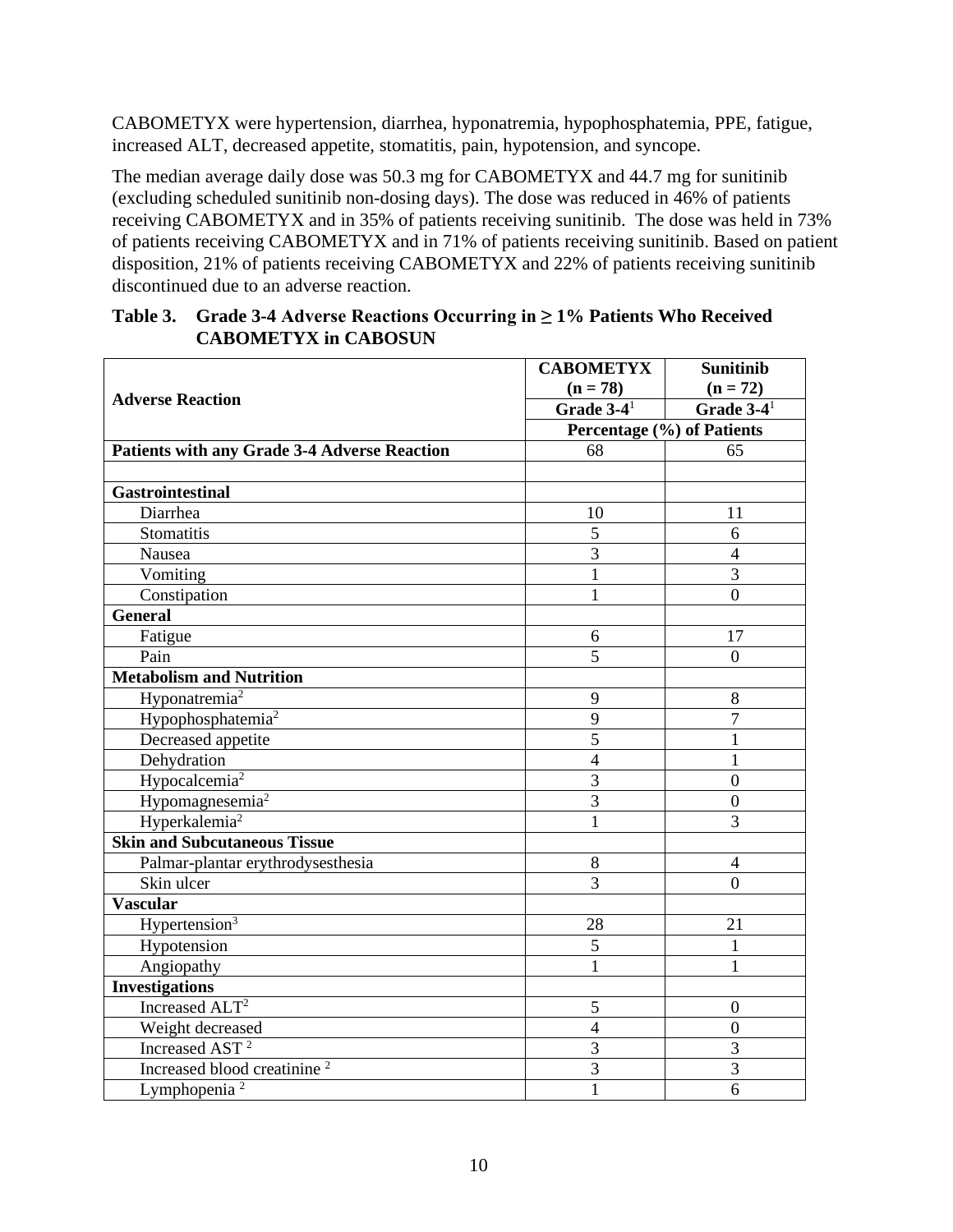|                                                                                                               | <b>CABOMETYX</b>           | <b>Sunitinib</b>         |  |
|---------------------------------------------------------------------------------------------------------------|----------------------------|--------------------------|--|
|                                                                                                               | $(n = 78)$                 | $(n = 72)$               |  |
| <b>Adverse Reaction</b>                                                                                       | Grade $3-4$ <sup>1</sup>   | Grade $3-4$ <sup>1</sup> |  |
|                                                                                                               | Percentage (%) of Patients |                          |  |
| Thrombocytopenia <sup>2</sup>                                                                                 |                            | 11                       |  |
| <b>Nervous System</b>                                                                                         |                            |                          |  |
| Syncope                                                                                                       | 5                          | $\theta$                 |  |
| <b>Respiratory, Thoracic, and Mediastinal</b>                                                                 |                            |                          |  |
| Dyspnea                                                                                                       | 1                          | 6                        |  |
| Dysphonia                                                                                                     | 1                          | $\theta$                 |  |
| <b>Blood and Lymphatic</b>                                                                                    |                            |                          |  |
| Anemia                                                                                                        | 1                          | 3                        |  |
| Psychiatric                                                                                                   |                            |                          |  |
| Depression                                                                                                    | 4                          | $\overline{0}$           |  |
| Confusional state                                                                                             | 1                          | 1                        |  |
| <b>Infections</b>                                                                                             |                            |                          |  |
| Lung infection                                                                                                | 4                          | $\Omega$                 |  |
| <b>Musculoskeletal and Connective Tissue</b>                                                                  |                            |                          |  |
| Back pain                                                                                                     | 4                          | $\boldsymbol{0}$         |  |
| Bone pain                                                                                                     | $\overline{3}$             | 1                        |  |
| Pain in extremity                                                                                             | $\overline{3}$             | $\overline{0}$           |  |
| Arthralgia                                                                                                    | $\mathbf{1}$               | $\theta$                 |  |
| <b>Renal and Urinary</b>                                                                                      |                            |                          |  |
| Renal failure acute                                                                                           | 4                          | 1                        |  |
| Proteinuria                                                                                                   | 3                          |                          |  |
| ALT, alanine aminotransferase; AST, aspartate aminotransferase                                                |                            |                          |  |
| <sup>1</sup> NCI CTCAE Version 4.0                                                                            |                            |                          |  |
| <sup>2</sup> Laboratory abnormalities are reported as adverse reactions and not based on shifts in laboratory |                            |                          |  |
| values                                                                                                        |                            |                          |  |
| <sup>3</sup> Includes the following term: hypertension                                                        |                            |                          |  |

#### Hepatocellular Carcinoma

The safety of CABOMETYX was evaluated in CELESTIAL, a randomized, double-blind, placebo-controlled trial in which 704 patients with advanced hepatocellular carcinoma were randomized to receive CABOMETYX 60 mg orally once daily (n=467) or placebo (n=237) until disease progression or unacceptable toxicity *[see [Clinical Studies \(14.2\)\]](#page-24-0)*. The median duration of treatment was 3.8 months (range  $0.1 - 37.3$ ) for patients receiving CABOMETYX and 2.0 months (range  $0.0 - 27.2$ ) for patients receiving placebo. The population exposed to CABOMETYX was 81% male, 56% White, and had a median age of 64 years.

Adverse reactions occurring in  $\geq$  25% of CABOMETYX-treated patients, in order of decreasing frequency were: diarrhea, decreased appetite, PPE, fatigue, nausea, hypertension, and vomiting. Grade 3-4 adverse reactions which occurred in  $\geq$  5% of patients were PPE, hypertension, fatigue, diarrhea, asthenia, and decreased appetite. There were 6 adverse reactions leading to death in patients receiving CABOMETYX (hepatic failure, hepatorenal syndrome, esophagobronchial fistula, portal vein thrombosis, pulmonary embolism, upper gastrointestinal hemorrhage).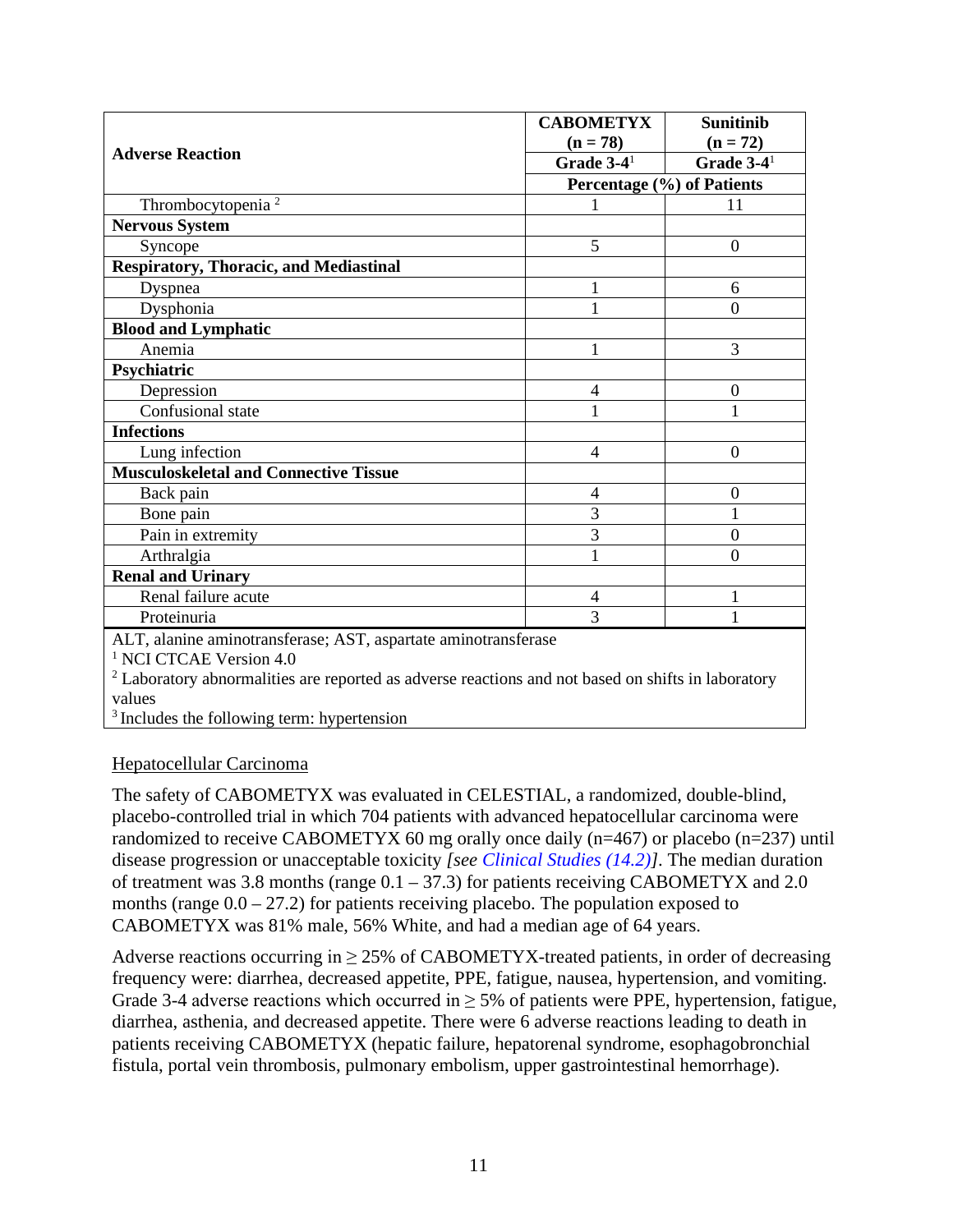The median average daily dose was 35.8 mg for CABOMETYX. The dose was reduced in 62% of patients receiving CABOMETYX; 33% of patients required a reduction to 20 mg daily. The most frequent adverse reactions or laboratory abnormalities leading to dose reduction of CABOMETYX were: PPE, diarrhea, fatigue, hypertension, and increased AST. Adverse reactions leading to dose interruption occurred in 84% patients receiving CABOMETYX. Adverse reactions leading to permanent discontinuation of CABOMETYX occurred in 16% of patients. The most frequent adverse reactions leading to permanent discontinuation of CABOMETYX were PPE (2%), fatigue (2%), decreased appetite (1%), diarrhea (1%), and nausea (1%).

| <b>CABOMETYX</b>                              |                                   | <b>Placebo</b> |                            |                  |
|-----------------------------------------------|-----------------------------------|----------------|----------------------------|------------------|
|                                               | $(n = 467)$                       |                | $(n = 237)$                |                  |
| <b>Adverse Reaction</b>                       | All Grades <sup>2</sup> Grade 3-4 |                | All Grades <sup>2</sup>    | Grade 3-4        |
|                                               |                                   |                | Percentage (%) of Patients |                  |
| <b>Gastrointestinal</b>                       |                                   |                |                            |                  |
| Diarrhea                                      | 54                                | 10             | 19                         | $\overline{2}$   |
| Nausea                                        | 31                                | $\overline{2}$ | 18                         | $\overline{2}$   |
| Vomiting                                      | 26                                | $\leq$ 1       | 12                         | $\overline{3}$   |
| <b>Stomatitis</b>                             | 13                                | $\overline{2}$ | $\overline{2}$             | $\overline{0}$   |
| Dyspepsia                                     | 10                                | $\overline{0}$ | $\overline{3}$             | $\overline{0}$   |
| <b>General</b>                                |                                   |                |                            |                  |
| Fatigue                                       | 45                                | 10             | 30                         | $\overline{4}$   |
| Asthenia                                      | 22                                | $\overline{7}$ | 8                          | $\overline{2}$   |
| Mucosal inflammation                          | 14                                | $\overline{2}$ | $\overline{2}$             | $\leq$ 1         |
| <b>Metabolism and Nutrition</b>               |                                   |                |                            |                  |
| Decreased appetite                            | 48                                | 6              | 18                         | $\leq$ 1         |
| <b>Skin and Subcutaneous Tissue</b>           |                                   |                |                            |                  |
| Palmar-plantar erythrodysesthesia             | 46                                | 17             | 5                          | $\overline{0}$   |
| Rash <sup>3</sup>                             | 21                                | $\overline{2}$ | 9                          | $\leq$ 1         |
| <b>Vascular</b>                               |                                   |                |                            |                  |
| Hypertension <sup>4</sup>                     | 30                                | 16             | 6                          | $\overline{2}$   |
| <b>Investigations</b>                         |                                   |                |                            |                  |
| Weight decreased                              | 17                                | $\mathbf{1}$   | 6                          | $\boldsymbol{0}$ |
| <b>Nervous System</b>                         |                                   |                |                            |                  |
| Dysgeusia                                     | 12                                | $\mathbf{0}$   | $\overline{2}$             | $\boldsymbol{0}$ |
| <b>Endocrine</b>                              |                                   |                |                            |                  |
| Hypothyroidism                                | $8\,$                             | $<$ 1          | $<$ 1                      | $\boldsymbol{0}$ |
| <b>Respiratory, Thoracic, and Mediastinal</b> |                                   |                |                            |                  |
| Dysphonia                                     | 19                                | $\mathbf{1}$   | $\overline{2}$             | $\mathbf{0}$     |
| Dyspnea                                       | 12                                | 3              | 10                         | $\leq$ 1         |
| <b>Musculoskeletal and Connective Tissue</b>  |                                   |                |                            |                  |
| Pain in extremity                             | 9                                 | $\leq$ 1       | $\overline{4}$             | $\mathbf{1}$     |
| Muscle spasms                                 | 8                                 | $\leq$ 1       | $\overline{2}$             | $\overline{0}$   |

|                        | Table 4. Adverse Reactions Occurring in $\geq$ 5% of CABOMETYX-Treated Patients in |
|------------------------|------------------------------------------------------------------------------------|
| CELESTIAL <sup>1</sup> |                                                                                    |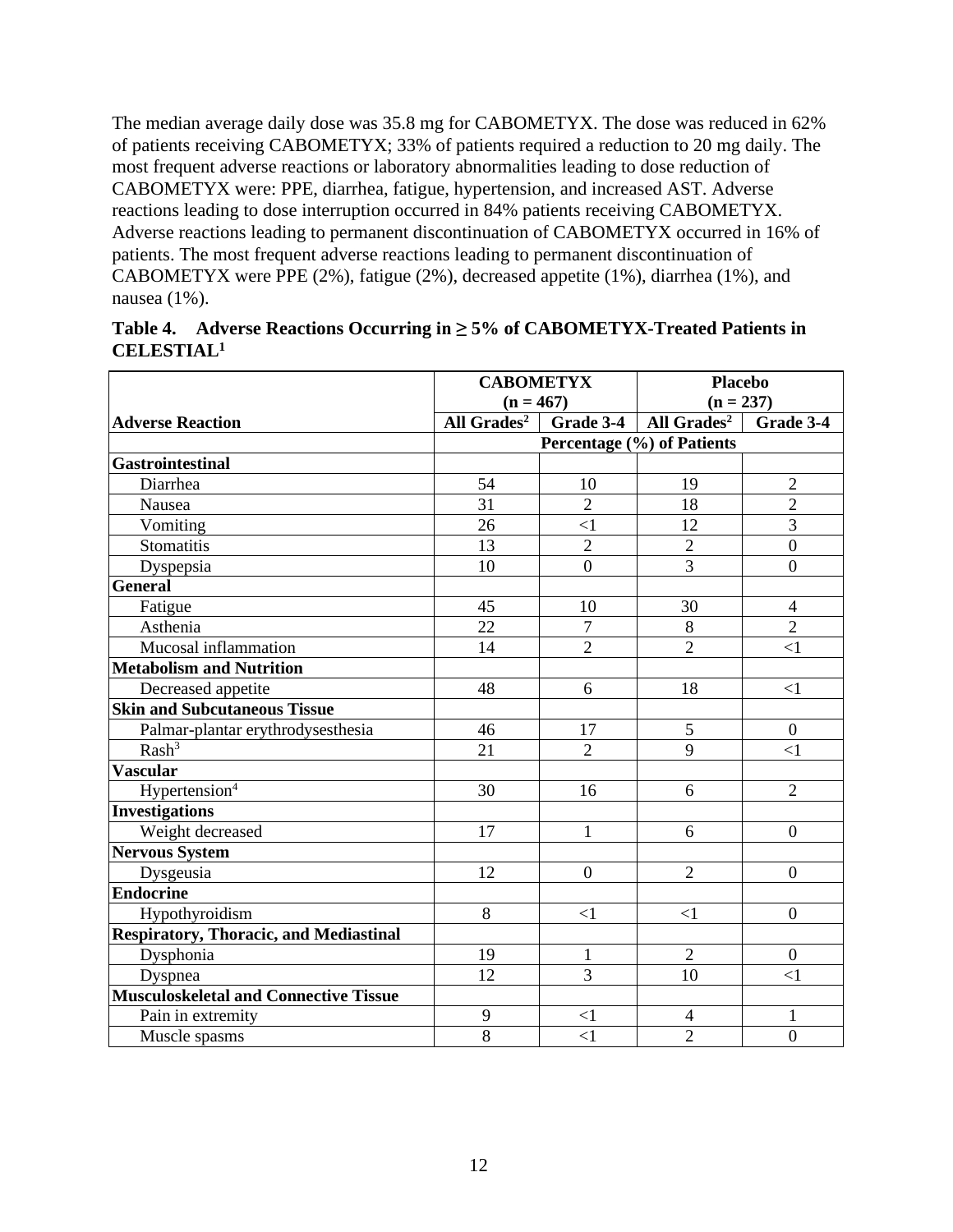|                                                                                                                       | <b>CABOMETYX</b><br>$(n = 467)$   |  | <b>Placebo</b><br>$(n = 237)$ |           |
|-----------------------------------------------------------------------------------------------------------------------|-----------------------------------|--|-------------------------------|-----------|
| <b>Adverse Reaction</b>                                                                                               | All $Grades2$<br><b>Grade 3-4</b> |  | All Grades <sup>2</sup>       | Grade 3-4 |
| <sup>1</sup> Includes terms with a between-arm difference of $\geq$ 5% (all grades) or $\geq$ 2% (Grade 3-4)          |                                   |  |                               |           |
| <sup>2</sup> NCI CTCAE Version 4.0                                                                                    |                                   |  |                               |           |
| $\frac{3}{1}$ Includes the following terms: rash, rash erythematous, rash generalized, rash macular, rash maculo-     |                                   |  |                               |           |
| papular, rash papular, rash pruritic, rash pustular, rash vesicular, dermatitis, dermatitis acneiform,                |                                   |  |                               |           |
| dermatitis contact, dermatitis diaper, dermatitis exfoliative, dermatitis infected                                    |                                   |  |                               |           |
| <sup>4</sup> Includes the following terms: hypertension, blood pressure diastolic increased, blood pressure increased |                                   |  |                               |           |

#### **Table 5. Laboratory Abnormalities Occurring in ≥ 5% of CABOMETYX-Treated Patients in CELESTIAL1**

|                                                                                                               | <b>CABOMETYX</b><br>$N=467$ |                | <b>Placebo</b><br>$N = 237$   |                |  |
|---------------------------------------------------------------------------------------------------------------|-----------------------------|----------------|-------------------------------|----------------|--|
| <b>Laboratory Abnormality</b>                                                                                 | <b>All Grades</b>           | Grade 3-4      | <b>All Grades</b>             | Grade 3-4      |  |
|                                                                                                               |                             |                | <b>Percentage of Patients</b> |                |  |
| <b>Chemistry</b>                                                                                              |                             |                |                               |                |  |
| <b>Increased LDH</b>                                                                                          | 84                          | 9              | 29                            | $\overline{2}$ |  |
| Increased ALT                                                                                                 | 73                          | 12             | 37                            | 6              |  |
| <b>Increased AST</b>                                                                                          | 73                          | 24             | 46                            | 19             |  |
| Hypoalbuminemia                                                                                               | 51                          |                | 32                            |                |  |
| <b>Increased ALP</b>                                                                                          | 43                          | 8              | 38                            | 6              |  |
| Hypophosphatemia                                                                                              | 25                          | 9              | 8                             | 4              |  |
| Hypokalemia                                                                                                   | 23                          | 6              | 6                             |                |  |
| Hypomagnesemia                                                                                                | 22                          | 3              | 3                             | 0              |  |
| Increased amylase                                                                                             | 16                          | $\overline{2}$ | 9                             | $\overline{c}$ |  |
| Hypocalcemia                                                                                                  | 8                           | $\overline{2}$ | $\overline{0}$                | 0              |  |
| <b>Hematology</b>                                                                                             |                             |                |                               |                |  |
| Decreased platelets                                                                                           | 54                          | 10             | 16                            |                |  |
| Neutropenia                                                                                                   | 43                          |                | 8                             |                |  |
| Increased hemoglobin                                                                                          | 8                           | $\theta$       |                               | 0              |  |
| Includes laboratory abnormalities with a between-arm difference of $\geq$ 5% (all grades) or $\geq$ 2% (Grade |                             |                |                               |                |  |

3-4)

ALP, alkaline phosphatase; ALT, alanine aminotransferase; AST, aspartate aminotransferase; LDH, blood lactate dehydrogenase

## <span id="page-12-0"></span>**6.2 Postmarketing Experience**

The following adverse reactions have been identified during postapproval use of CABOMETYX. Because these reactions are reported voluntarily from a population of uncertain size, it is not always possible to reliably estimate their frequency or establish a causal relationship to drug exposure.

**Vascular Disorders:** Arterial (including aortic) aneurysms, dissections, and rupture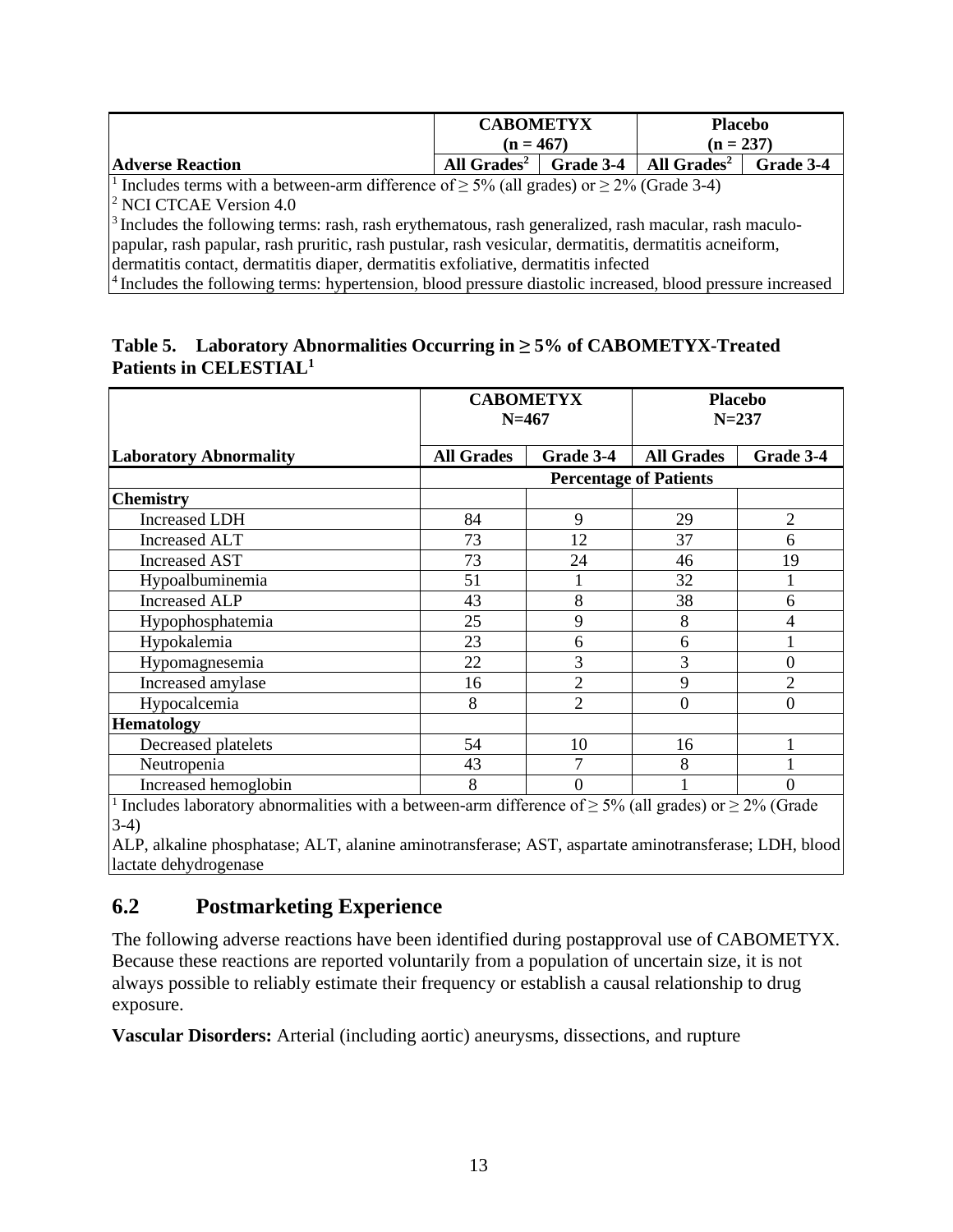# <span id="page-13-0"></span>**7 DRUG INTERACTIONS**

# <span id="page-13-1"></span>**7.1 Effects of Other Drugs on CABOMETYX**

### Strong CYP3A4 Inhibitors

Coadministration of a cabozantinib capsule formulation with a strong CYP3A4 inhibitor increased the exposure of cabozantinib, which may increase the risk of exposure-related adverse reactions *[see [Clinical Pharmacology \(12.3\)\]](#page-17-0)*. Avoid coadministration of CABOMETYX with strong CYP3A4 inhibitors. Reduce the dosage of CABOMETYX if coadministration with strong CYP3A4 inhibitors cannot be avoided [*see [Dosage and Administration \(2.5\)\]](#page-2-0)*. Avoid grapefruit or grapefruit juice which may also increase exposure of cabozantinib.

### Strong CYP3A Inducers

Coadministration of a cabozantinib capsule formulation with a strong CYP3A4 inducer decreased the exposure of cabozantinib, which may reduce efficacy *[see [Clinical Pharmacology](#page-17-0)  [\(12.3\)\]](#page-17-0)*. Avoid coadministration of CABOMETYX with strong CYP3A4 inducers. Increase the dosage of CABOMETYX if coadministration with strong CYP3A4 inducers cannot be avoided *[see [Dosage and Administration \(2.6\)\]](#page-2-1)*. Avoid St. John's wort which may also decrease exposure of cabozantinib.

# <span id="page-13-2"></span>**8 USE IN SPECIFIC POPULATIONS**

### <span id="page-13-3"></span>**8.1 Pregnancy**

### Risk Summary

Based on findings from animal studies and its mechanism of action *[see [Clinical Pharmacology](#page-16-1)  [\(12.1\)\]](#page-16-1)*, CABOMETYX can cause fetal harm when administered to a pregnant woman. There are no available data in pregnant women to inform the drug-associated risk. In animal developmental and reproductive toxicology studies administration of cabozantinib to pregnant rats and rabbits during organogenesis resulted in embryofetal lethality and structural anomalies at exposures that were below those occurring clinically at the recommended dose *(see Data)*. Advise pregnant women of the potential risk to a fetus.

In the U.S. general population, the estimated background risk of major birth defects and miscarriage in clinically recognized pregnancies is 2-4% and 15-20%, respectively.

### Data

### *Animal Data*

In an embryo-fetal development study in pregnant rats, daily oral administration of cabozantinib throughout organogenesis caused increased embryo-fetal lethality compared to controls at a dose of 0.03 mg/kg (approximately 0.12-fold of human area under the curve [AUC] at the recommended dose). Findings included delayed ossification and skeletal variations at a dose of 0.01 mg/kg/day (approximately 0.04-fold of human AUC at the recommended dose).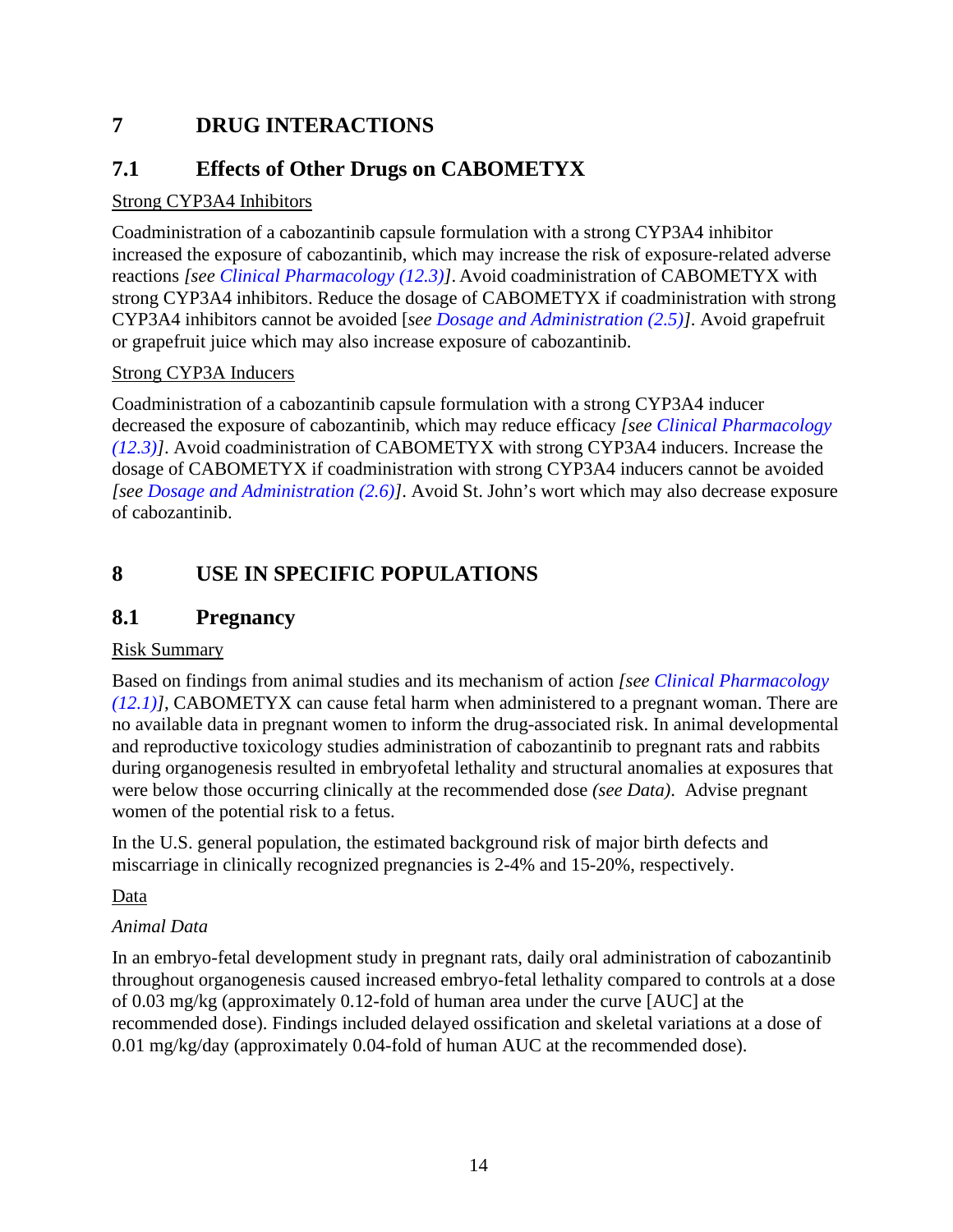In pregnant rabbits, daily oral administration of cabozantinib throughout organogenesis resulted in findings of visceral malformations and variations including reduced spleen size and missing lung lobe at 3 mg/kg (approximately 1.1-fold of the human AUC at the recommended dose).

In a pre- and postnatal study in rats, cabozantinib was administered orally from gestation day 10 through postnatal day 20. Cabozantinib did not produce adverse maternal toxicity or affect pregnancy, parturition or lactation of female rats, and did not affect the survival, growth or postnatal development of the offspring at doses up to 0.3 mg/kg/day (0.05-fold of the maximum recommended clinical dose).

# <span id="page-14-0"></span>**8.2 Lactation**

### Risk Summary

There is no information regarding the presence of cabozantinib or its metabolites in human milk, or their effects on the breastfed child or milk production. Because of the potential for serious adverse reactions in breastfed children, advise women not to breastfeed during treatment with CABOMETYX and for 4 months after the final dose.

# <span id="page-14-1"></span>**8.3 Females and Males of Reproductive Potential**

### Pregnancy Testing

Verify the pregnancy status of females of reproductive potential prior to initiating CABOMETYX *[see [Use in Specific Populations \(8.1\)\]](#page-13-3)*.

### **Contraception**

CABOMETYX can cause fetal harm when administered to a pregnant woman *[see [Use in](#page-13-3)  [Specific Populations \(8.1\)\]](#page-13-3)*.

### *Females*

Advise females of reproductive potential to use effective contraception during treatment with CABOMETYX and for 4 months after the final dose.

## **Infertility**

## *Females and Males*

Based on findings in animals, CABOMETYX may impair fertility in females and males of reproductive potential *[see [Nonclinical Toxicology \(13.1\)\]](#page-19-1).*

# <span id="page-14-2"></span>**8.4 Pediatric Use**

The safety and effectiveness of CABOMETYX in pediatric patients have not been established.

### Juvenile Animal Toxicity Data

Juvenile rats were administered cabozantinib at doses of 1 or 2 mg/kg/day from Postnatal Day 12 (comparable to less than 2 years in humans) through Postnatal Day 35 or 70. Mortalities occurred at doses  $\geq$ 1 mg/kg/day (approximately 0.16 times the clinical dose of 60 mg/day based on body surface area). Hypoactivity was observed at both doses tested on Postnatal Day 22. Targets were generally similar to those seen in adult animals, occurred at both doses, and included the kidney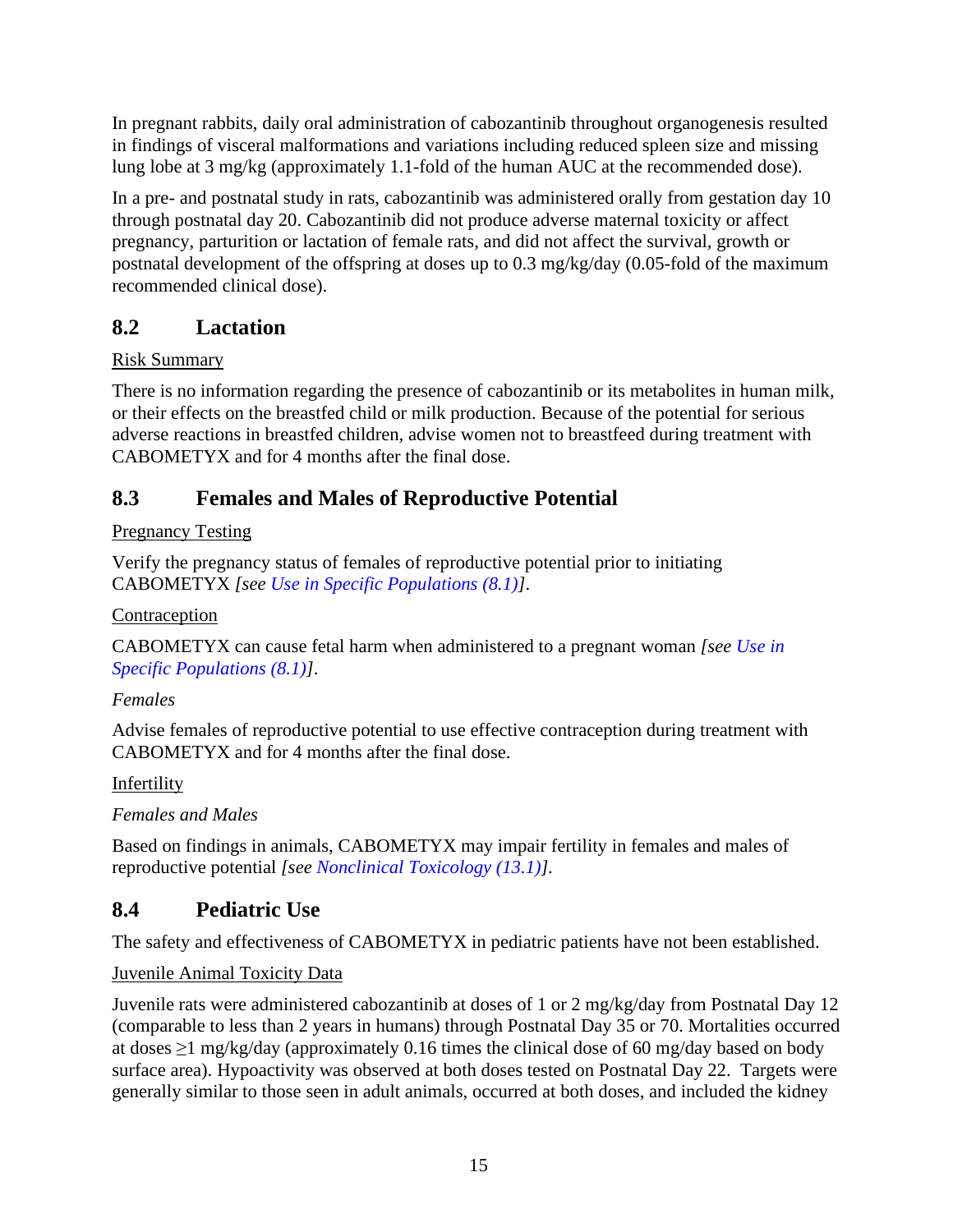(nephropathy, glomerulonephritis), reproductive organs, gastrointestinal tract (cystic dilatation and hyperplasia in Brunner's gland and inflammation of duodenum; and epithelial hyperplasia of colon and cecum), bone marrow (hypocellularity and lymphoid depletion), and liver. Tooth abnormalities and whitening as well as effects on bones including reduced bone mineral content and density, physeal hypertrophy, and decreased cortical bone also occurred at all dose levels. Recovery was not assessed at a dose of 2 mg/kg (approximately 0.32 times the clinical dose of 60 mg based on body surface area) due to high levels of mortality. At the low dose level, effects on bone parameters were partially resolved but effects on the kidney and epididymis/testis persisted after treatment ceased.

# <span id="page-15-0"></span>**8.5 Geriatric Use**

In CABOSUN and METEOR, 41% of 409 patients treated with CABOMETYX were age 65 years and older, and 8% were 75 years and older. In CELESTIAL, 49% of 467 patients treated with CABOMETYX were age 65 years and older, and 15% were 75 years and older.

No overall differences in safety or effectiveness were observed between these patients and younger patients.

# <span id="page-15-1"></span>**8.6 Hepatic Impairment**

Increased exposure to cabozantinib has been observed in patients with moderate (Child-Pugh B) hepatic impairment. Reduce the CABOMETYX dose in patients with moderate hepatic impairment. Avoid CABOMETYX in patients with severe hepatic impairment (Child-Pugh C), since it has not been studied in this population *[see [Dosage and Administration \(2.7\),](#page-2-2) [Clinical](#page-17-0)  [Pharmacology](#page-17-0) (12.3)]*.

## <span id="page-15-2"></span>**8.7 Renal Impairment**

No dosage adjustment is recommended in patients with mild or moderate renal impairment. There is no experience with CABOMETYX in patients with severe renal impairment *[see [Clinical Pharmacology \(12.3\)\]](#page-17-0)*.

# <span id="page-15-3"></span>**10 OVERDOSAGE**

One case of overdosage was reported following administration of another formulation of cabozantinib; a patient inadvertently took twice the intended dose for 9 days. The patient suffered Grade 3 memory impairment, Grade 3 mental status changes, Grade 3 cognitive disturbance, Grade 2 weight loss, and Grade 1 increase in BUN. The extent of recovery was not documented.

# <span id="page-15-4"></span>**11 DESCRIPTION**

CABOMETYX is the (*S*)-malate salt of cabozantinib, a kinase inhibitor. Cabozantinib (*S*)-malate is described chemically as *N*-(4-(6,7-dimethoxyquinolin-4-yloxy)phenyl)-*N'*-(4 fluorophenyl)cyclopropane-1,1-dicarboxamide, (2*S*)-hydroxybutanedioate. The molecular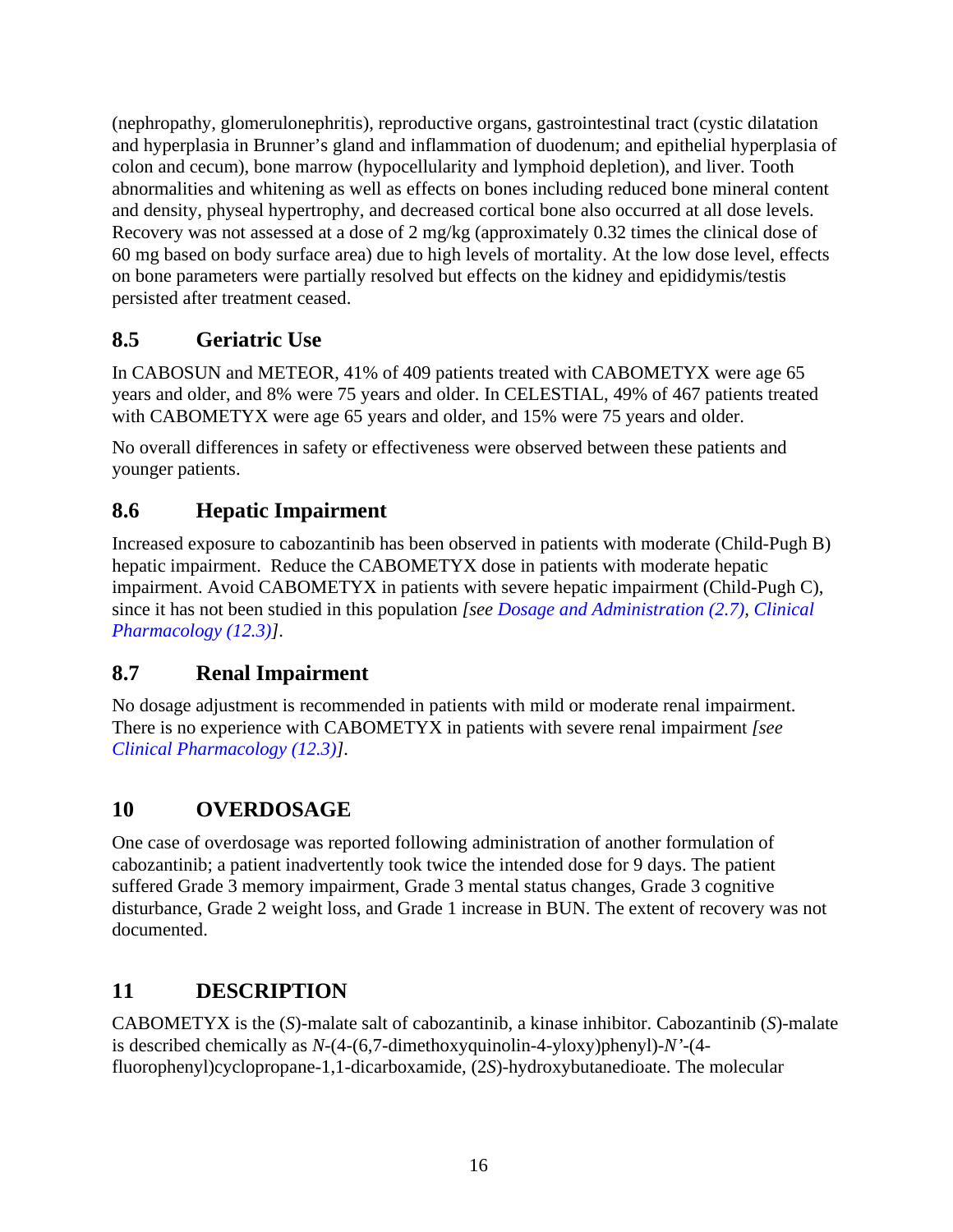formula is  $C_{28}H_{24}FN_3O_5 \cdot C_4H_6O_5$  and the molecular weight is 635.6 Daltons as malate salt. The chemical structure of cabozantinib (*S*)-malate salt is:



Cabozantinib (*S*)-malate salt is a white to off-white solid that is practically insoluble in aqueous media.

CABOMETYX (cabozantinib) tablets for oral use are supplied as film-coated tablets containing 20 mg, 40 mg, or 60 mg of cabozantinib, which is equivalent to 25 mg, 51 mg, or 76 mg of cabozantinib (*S*)-malate, respectively. CABOMETYX also contains the following inactive ingredients: microcrystalline cellulose, lactose anhydrous, hydroxypropyl cellulose, croscarmellose sodium, colloidal silicon dioxide, and magnesium stearate.

The film coating contains hypromellose, titanium dioxide, triacetin, and iron oxide yellow.

# <span id="page-16-0"></span>**12 CLINICAL PHARMACOLOGY**

### <span id="page-16-1"></span>**12.1 Mechanism of Action**

In vitro biochemical and/or cellular assays have shown that cabozantinib inhibits the tyrosine kinase activity of MET, VEGFR-1, -2 and -3, AXL, RET, ROS1, TYRO3, MER, KIT, TRKB, FLT-3, and TIE-2. These receptor tyrosine kinases are involved in both normal cellular function and pathologic processes such as oncogenesis, metastasis, tumor angiogenesis, drug resistance, and maintenance of the tumor microenvironment.

## <span id="page-16-2"></span>**12.2 Pharmacodynamics**

The exposure-response or –safety relationship for cabozantinib is unknown*.* 

### Cardiac Electrophysiology

The effect of cabozantinib on QTc interval was evaluated in a randomized, double-blinded, placebo-controlled trial in patients with medullary thyroid cancer administered a cabozantinib capsule formulation. A mean increase in QTcF of 10 - 15 ms was observed at 4 weeks after initiation. A concentration-QTc relationship could not be definitively established. Changes in cardiac wave form morphology or new rhythms were not observed. No patients in this study had a confirmed QTcF > 500 ms nor did any patients in METEOR, CABOSUN, or CELESTIAL*.*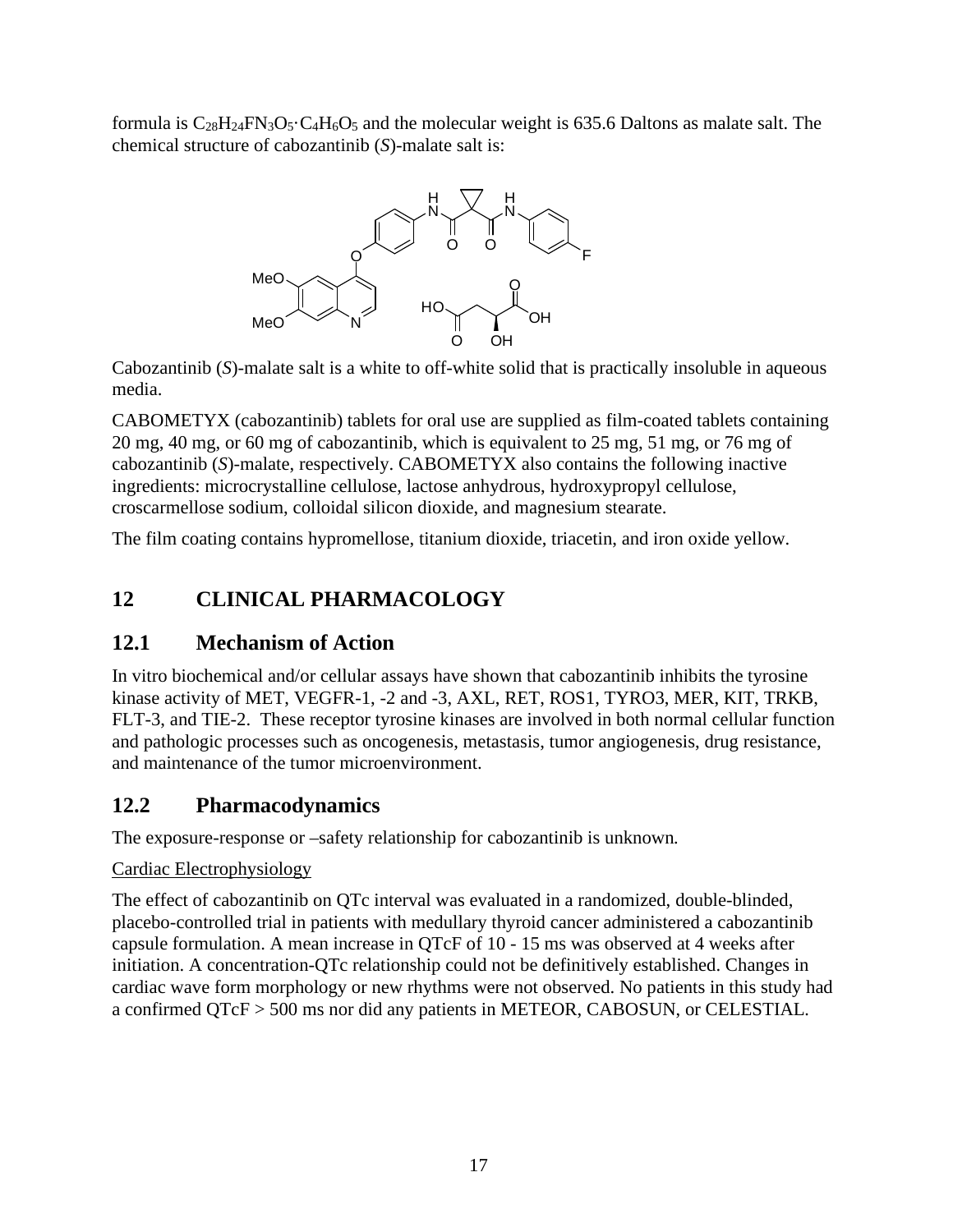### <span id="page-17-0"></span>**12.3 Pharmacokinetics**

Repeat daily dosing of a cabozantinib capsule formulation for 19 days resulted in 4- to 5-fold mean cabozantinib accumulation (based on AUC) compared to a single dose administration; steady state was achieved by Day 15.

### **Absorption**

Median time to peak cabozantinib concentrations  $(T_{max})$  ranged from 3 to 4 hours post-dose. A 19% increase in the Cmax of CABOMETYX compared to a cabozantinib capsule formulation was observed following a single 140 mg dose. A less than 10% difference in the AUC was observed between CABOMETYX and a cabozantinib capsule formulation *[see [Dosage and](#page-1-4)  [Administration \(2.1\)\]](#page-1-4)*.

### *Food Effect*

Cabozantinib  $C_{\text{max}}$  and AUC increased by 41% and 57%, respectively, following a high-fat meal relative to fasted conditions in healthy subjects administered a single oral dose of a cabozantinib capsule formulation.

#### Distribution

The oral volume of distribution  $(V_z/F)$  of cabozantinib is approximately 319 L. Cabozantinib is highly protein bound in human plasma ( $\geq$  99.7%).

#### Elimination

The predicted terminal half-life is approximately 99 hours and the clearance (CL/F) at steadystate is estimated to be 2.2 L/hr.

#### *Metabolism*

Cabozantinib is a substrate of CYP3A4 in vitro*.* 

#### *Excretion*

Approximately 81% of the total administered radioactivity was recovered within a 48-day collection period following a single dose of radiolabeled  ${}^{14}C$ -cabozantinib in healthy subjects. Approximately 54% was recovered in feces and 27% in urine. Unchanged cabozantinib accounted for 43% of the total radioactivity in feces and was not detectable in urine following a 72-hour collection.

#### Specific Populations

The following patient characteristics did not result in a clinically relevant difference in the pharmacokinetics of cabozantinib: age (32-86 years), sex, race (Whites and non-Whites), or mild to moderate renal impairment (eGFR  $\geq$  30 mL/min/1.73 m<sup>2</sup> as estimated by MDRD (modification of diet in renal disease equation)). The pharmacokinetics of cabozantinib is unknown in patients with  $eGFR < 29$  mL/min/1.73m<sup>2</sup> as estimated by MDRD equation or requiring dialysis.

#### *Patients with Hepatic Impairment*

Based on a population pharmacokinetic analysis of cabozantinib in healthy subjects and patients with cancer, no clinically significant differences in the mean cabozantinib exposure were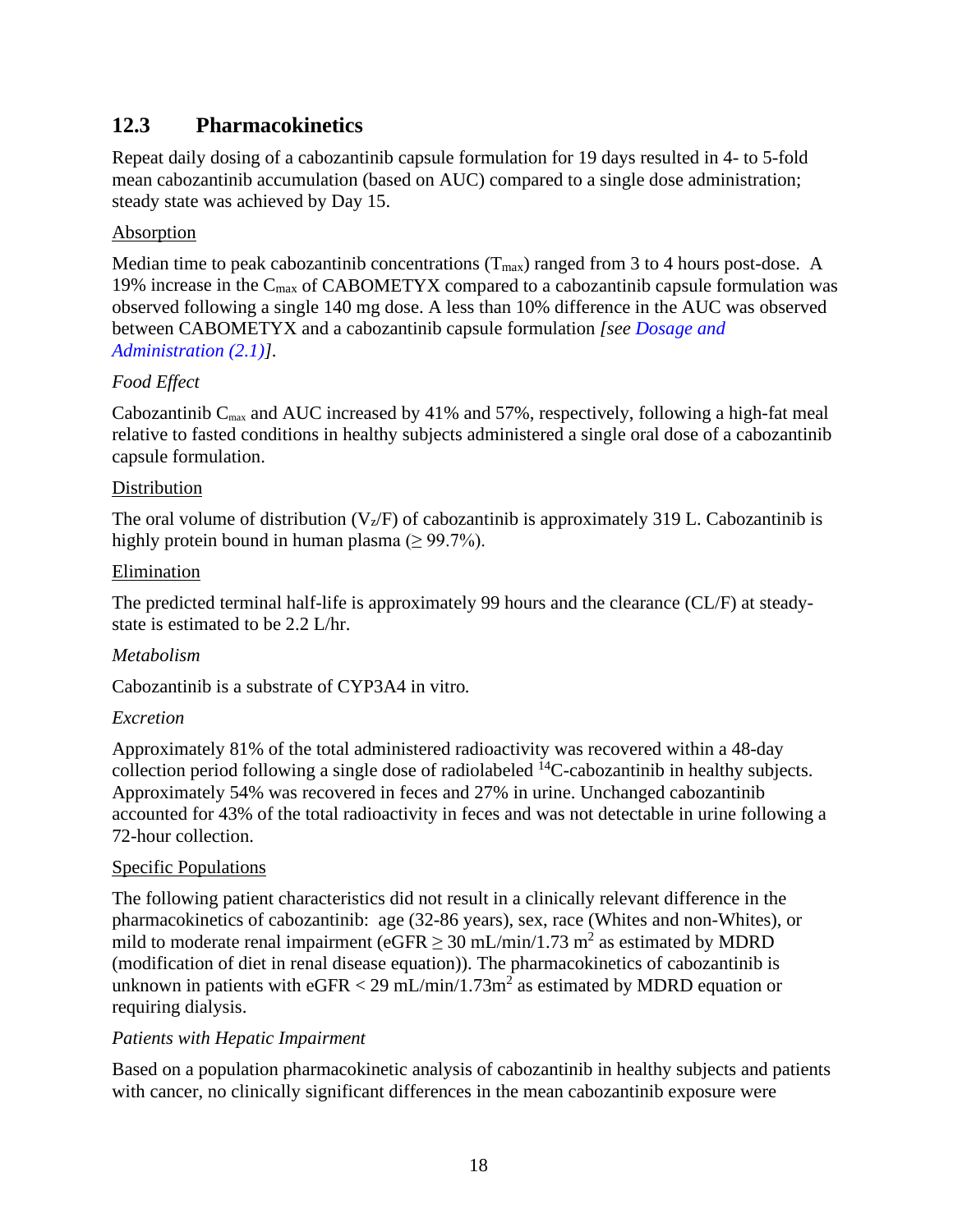observed between subjects with normal liver function (total bilirubin and  $AST \leq ULN$ ) and those with mild hepatic impairment (total bilirubin  $\leq$  ULN and AST  $>$  ULN or total bilirubin  $>$  1 to 1.5x ULN and any AST value). In a dedicated pharmacokinetic study, cabozantinib exposure  $(AUC<sub>0-INF</sub>)$  increased by 63% in patients with moderate hepatic impairment (Child-Pugh B). Patients with severe hepatic impairment have not been studied *[see [Dosage and Administration](#page-2-2)  [\(2.7\),](#page-2-2) [Use in Specific Populations \(8.6\)\]](#page-15-1)*.

#### Drug Interaction Studies

### *Clinical Studies*

### *CYP3A4 Inhibitors:*

Administration of a strong CYP3A4 inhibitor, ketoconazole (400 mg daily for 27 days), with a cabozantinib capsule formulation to healthy subjects increased single-dose cabozantinib exposure  $(AUC_{0\text{-INF}})$  by 38%.

### *CYP3A4 Inducers:*

Administration of a strong CYP3A4 inducer, rifampin (600 mg daily for 31 days), with a cabozantinib capsule formulation to healthy subjects decreased single-dose cabozantinib exposure  $(AUC_{0\text{-INF}})$  by 77%.

#### *CYP2C8 Substrates:*

No clinically-significant effect on single-dose rosiglitazone (a CYP2C8 substrate) exposure (Cmax and AUC) was observed when co-administered with a cabozantinib capsule formulation at steady-state concentrations.

#### *Gastric Acid Reducing Agents:*

No clinically-significant effect on cabozantinib exposure (AUC) was observed following coadministration of the proton pump inhibitor (PPI) esomeprazole (40 mg daily for 6 days) with a single 100 mg dose of a cabozantinib capsule formulation to healthy subjects.

#### *In vitro Studies*

### *CYP Enzymes:*

Inhibition of CYP3A4 reduced the formation of the oxidative metabolite by > 80%. Inhibition of CYP2C9 had a minimal effect on cabozantinib metabolite formation (i.e., a <20% reduction). Inhibition of CYP1A2, CYP2A6, CYP2B6, CYP2C8, CYP2C19, CYP2D6 and CYP2E1 had no effect on cabozantinib metabolite formation.

Although cabozantinib is an inhibitor of CYP2C8 in vitro, a clinical study of this potential interaction concluded that concurrent use did not result in a clinically relevant effect on CYP2C8 substrate exposure. Given this finding, other less sensitive substrates of pathways affected by cabozantinib in vitro (i.e., CYP2C9, CYP2C19, and CYP3A4) were not evaluated in a clinical study, because, although a clinically relevant exposure effect cannot be ruled out, it is unlikely. Cabozantinib does not inhibit CYP1A2 and CYP2D6 isozymes in vitro.

Cabozantinib is an inducer of CYP1A1 mRNA; however, the clinical relevance of this finding is unknown. Cabozantinib does not induce CYP1A2, CYP2B6, CYP2C8, CYP2C9, CYP2C19 or CYP3A4.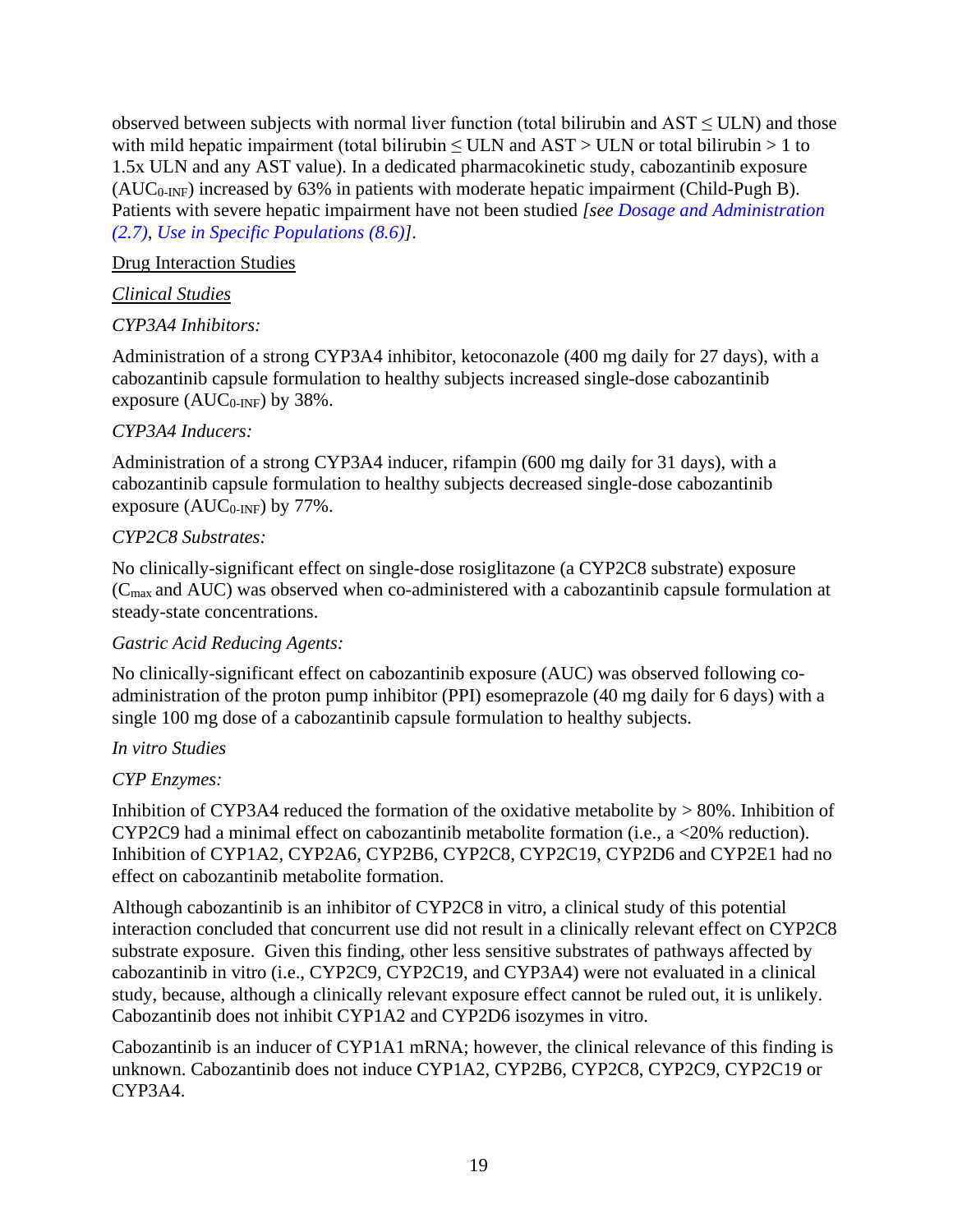#### *Transporters:*

Cabozantinib is an inhibitor, but not a substrate, of P-gp transport activities and has the potential to increase concentrations of co-administered substrates of P-gp. The clinical relevance of this finding is unknown.

Cabozantinib is a substrate of MRP2 in vitro and MRP2 inhibitors have the potential to increase concentrations of cabozantinib. The clinical relevance of this finding is unknown.

# <span id="page-19-0"></span>**13 NONCLINICAL TOXICOLOGY**

### <span id="page-19-1"></span>**13.1 Carcinogenesis, Mutagenesis, Impairment of Fertility**

The carcinogenic potential of cabozantinib has been evaluated in two species: rasH2 transgenic mice and Sprague-Dawley rats. In the 2-year rat carcinogenicity study, once daily oral administration of cabozantinib resulted in a statistically significant increase in the incidence of malignant/complex malignant pheochromocytoma in combination with benign pheochromocytoma or in benign pheochromocytoma alone in male rats at a dose of 1 mg/kg (approximately 5 times the human exposure by AUC at the recommended 60 mg dose). Cabozantinib was not carcinogenic in a 26-week carcinogenicity study in rasH2 transgenic mice at a slightly higher exposure than the intended human therapeutic exposure.

Cabozantinib was not mutagenic in vitro in the bacterial reverse mutation (Ames) assay and was not clastogenic in both the in vitro cytogenetic assay using human lymphocytes or in the *in vivo* mouse micronucleus assay.

Based on nonclinical findings, male and female fertility may be impaired by treatment with CABOMETYX. In a fertility study in which cabozantinib was administered to male and female rats at doses of 1, 2.5, and 5 mg/kg/day, male fertility was significantly compromised at doses equal to or greater than 2.5 mg/kg/day (approximately 13-fold of human AUC at the recommended dose), with a decrease in sperm counts and reproductive organ weights. In females, fertility was significantly reduced at doses equal to or greater than 1 mg/kg/day (5-fold of human AUC at the recommended dose) with a significant decrease in the number of live embryos and a significant increase in pre- and post-implantation losses.

Observations of effects on reproductive tract tissues in general toxicology studies were supportive of effects noted in the dedicated fertility study and included hypospermia and absence of corpora lutea in male and female dogs in a 6-month repeat dose study at plasma exposures (AUC) approximately 0.5-fold (males) and <0.1-fold (females) of those expected in humans at the recommended dose. In addition, female rats administered 5 mg/kg/day for 14 days (approximately 9-fold of human AUC at the recommended dose) exhibited ovarian necrosis.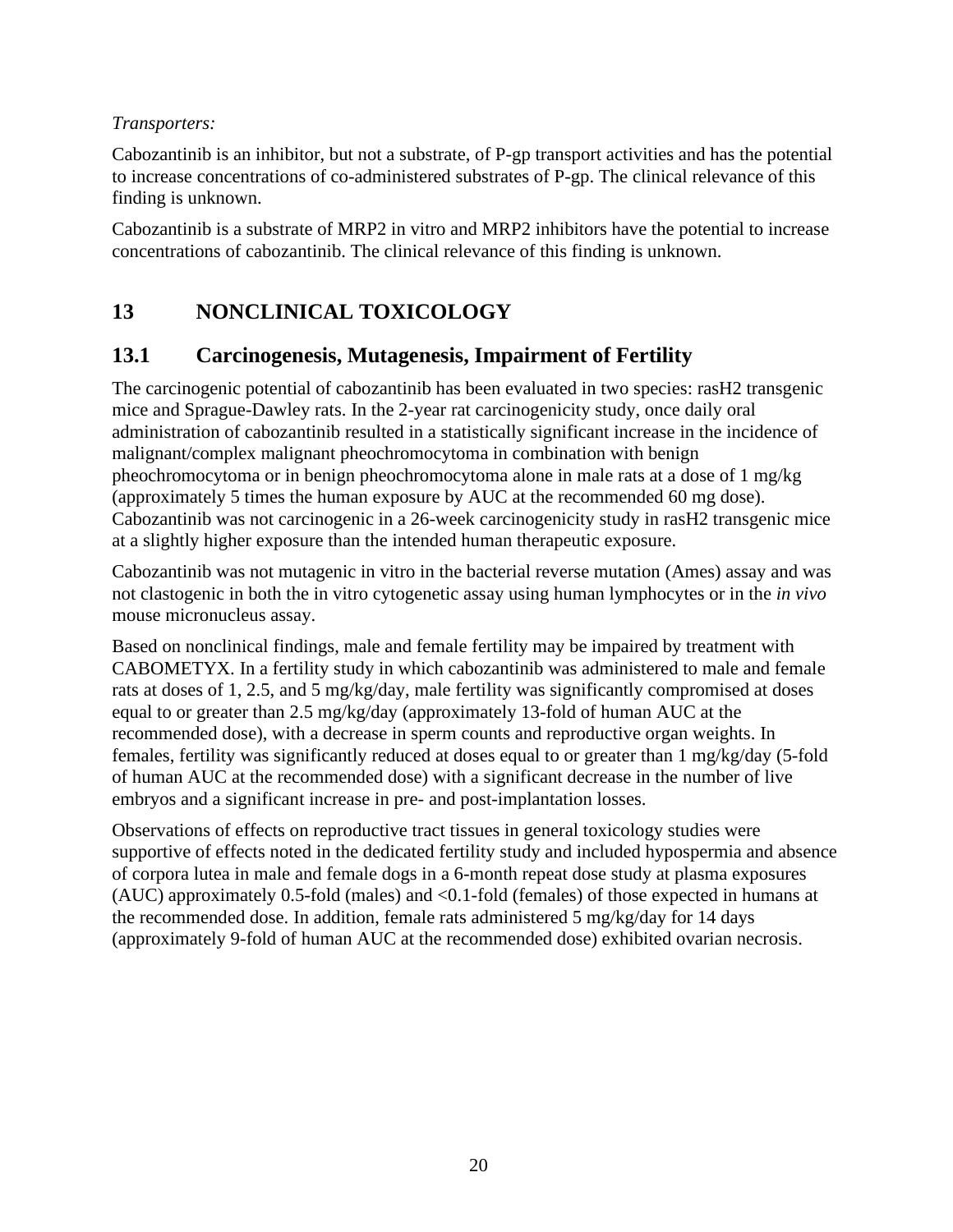# <span id="page-20-0"></span>**14 CLINICAL STUDIES**

### <span id="page-20-1"></span>**14.1 Renal Cell Carcinoma**

### Previously Treated with Anti-angiogenic Therapy

The efficacy of CABOMETYX was evaluated in METEOR (NCT01865747), a randomized (1:1), open-label, multicenter trial of CABOMETYX versus everolimus conducted in patients with advanced RCC who had received at least 1 prior anti-angiogenic therapy. Patients had to have a Karnofsky Performance Score (KPS)  $\geq$  70%. Patients were stratified by the number of prior VEGFR tyrosine kinase inhibitors (TKIs) and Memorial Sloan Kettering Cancer Center (MSKCC) Risk Group.

Patients were randomized to receive CABOMETYX (N=330) 60 mg orally once daily or everolimus (N=328) 10 mg orally once daily. The majority of the patients were male (75%), with a median age of 62 years. Sixty-nine percent (69%) received only one prior anti-angiogenic therapy. Patient distribution by MSKCC risk groups was 46% favorable (0 risk factors), 42% intermediate (1 risk factor), and 13% poor (2 or 3 risk factors). Fifty-four percent (54%) of patients had 3 or more organs with metastatic disease, including lung (63%), lymph nodes (62%), liver (29%), and bone (22%).

The main efficacy outcome measure was progression-free survival (PFS) assessed by a blinded independent radiology review committee among the first 375 subjects randomized. Other efficacy endpoints were objective response rate (ORR) and overall survival (OS) in the Intent-to-Treat (ITT) population. Tumor assessments were conducted every 8 weeks for the first 12 months, then every 12 weeks thereafter. Patients received treatment until disease progression or experiencing unacceptable toxicity. Patients on both arms who had disease progression could continue treatment at the discretion of the investigator.

Statistically significant improvements in PFS, OS, and ORR were demonstrated for CABOMETYX compared to everolimus. Efficacy results are presented in Tables 6 and 7 and Figures 1 and 2.

| <b>Endpoint</b>                   | <b>CABOMETYX</b>              | Everolimus    |
|-----------------------------------|-------------------------------|---------------|
|                                   | $N = 187$                     | $N = 188$     |
| Median PFS (95% CI), months       | 7.4(5.6, 9.1)                 | 3.8(3.7, 5.4) |
| HR (95% CI), p-value <sup>1</sup> | $0.58(0.45, 0.74)$ , p<0.0001 |               |

#### **Table 6: Efficacy Results in METEOR (First 375 Randomized)**

<sup>1</sup> stratified log-rank test with prior VEGFR-targeting TKI therapy (1 vs 2 or more) and MSKCC prognostic criteria for previously treated patients with RCC (0 vs 1 vs 2 or 3) as stratification factors (per IVRS data)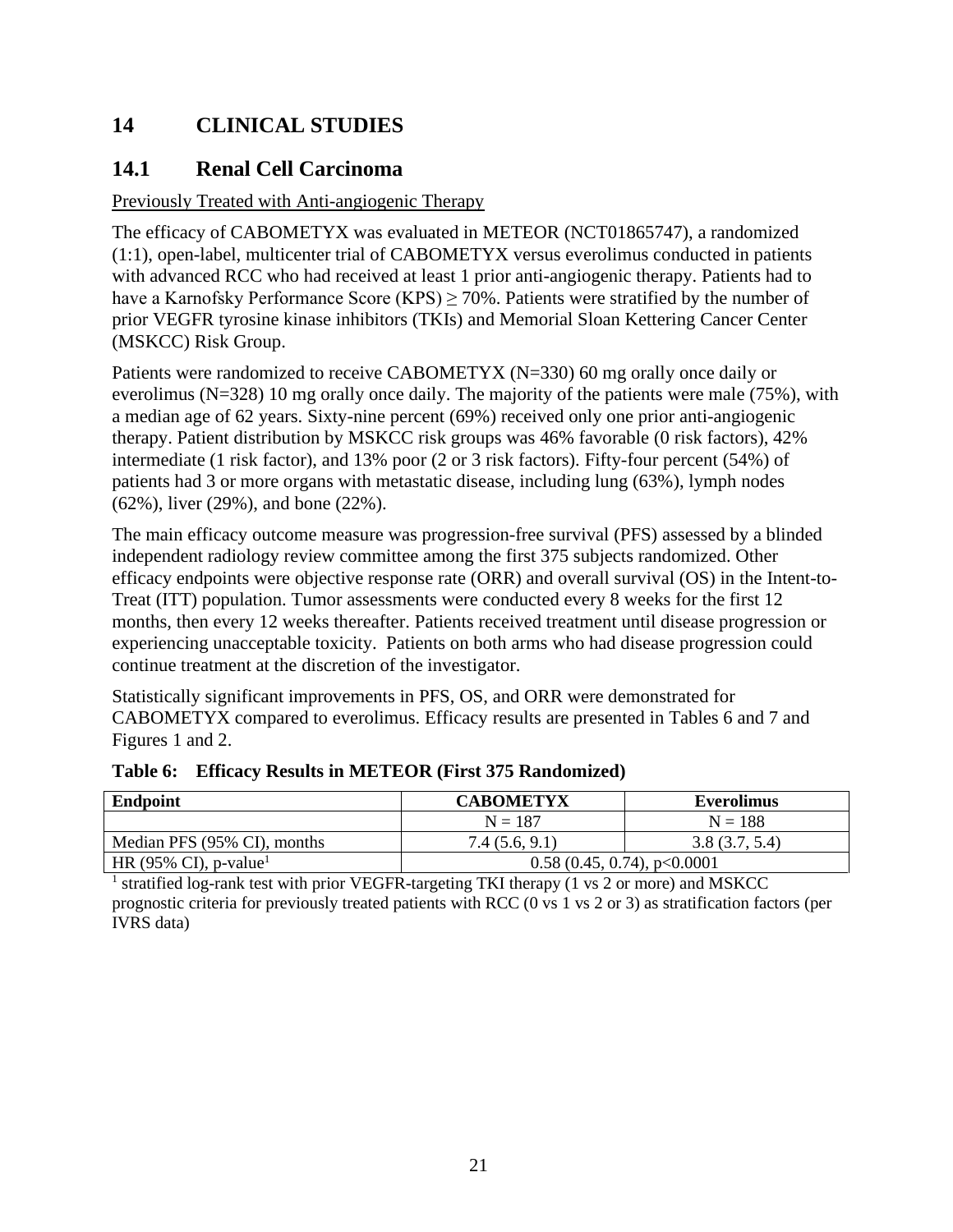**Figure 1: Kaplan-Meier Curves of Progression-Free Survival in METEOR (First 375 Randomized)**



**Table 7: Efficacy Results in METEOR (ITT)**

| Endpoint                                                      | <b>CABOMETYX</b>              | <b>Everolimus</b> |
|---------------------------------------------------------------|-------------------------------|-------------------|
|                                                               | $N = 330$                     | $N = 328$         |
| Median OS (95% CI), months                                    | 21.4 (18.7, NE)               | 16.5(14.7, 18.8)  |
| HR (95% CI), p-value <sup>1</sup>                             | $0.66$ (0.53, 0.83), p=0.0003 |                   |
| Confirmed ORR (partial responses only)<br>$(95\% \text{ CI})$ | 17% (13%, 22%)                | $3\% (2\%, 6\%)$  |
| $p$ -value <sup>2</sup>                                       | p<0.0001                      |                   |

<sup>1</sup> stratified log-rank test with prior VEGFR-targeting TKI therapy (1 vs 2 or more) and MSKCC prognostic criteria for previously treated patients with RCC (0 vs 1 vs 2 or 3) as stratification factors (per IVRS data)

<sup>2</sup> chi-squared test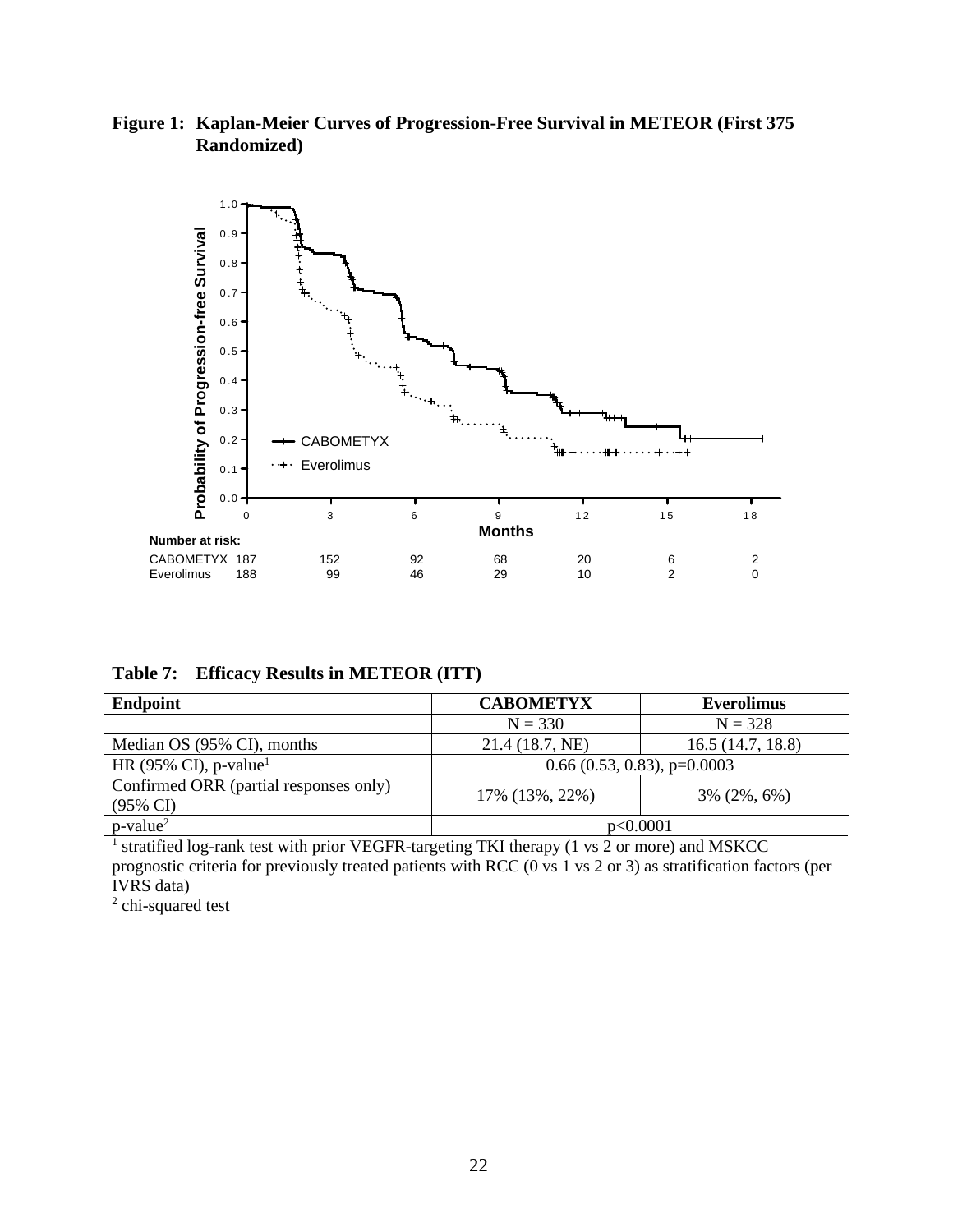

**Figure 2: Kaplan-Meier Curve of Overall Survival in METEOR (ITT)**

#### First-line Treatment

The efficacy of CABOMETYX was evaluated in CABOSUN (NCT01835158), a randomized (1:1), open-label, multicenter trial of CABOMETYX versus sunitinib conducted in patients with advanced RCC who had not received prior therapy. Patients were randomized to receive CABOMETYX ( $N=79$ ) 60 mg orally once daily or sunitinib ( $N=78$ ) 50 mg orally once daily (4 weeks on treatment followed by 2 weeks off) until disease progression or unacceptable toxicity. All patients were required to have intermediate or poor risk disease as defined by the International Metastatic RCC Database Consortium (IMDC) risk group categories. Patients were stratified by IMDC risk group and presence of bone metastases (yes/no).

The majority of patients were male (78%), with a median age of 63 years. Patient distribution by IMDC risk groups was 81% intermediate (1-2 risk factors) and 19% poor ( $\geq$ 3 risk factors). Thirty-six percent (36%) patients had bone metastases. Forty-six percent (46%) of patients were ECOG 0, 41% ECOG 1, and 13% ECOG 2.

The major efficacy outcome measure was progression-free survival (PFS) by a retrospective blinded independent radiology review committee (BIRC).

A statistically significant improvement in PFS, as assessed by a blinded independent radiology review committee, was demonstrated for CABOMETYX compared to sunitinib. Efficacy results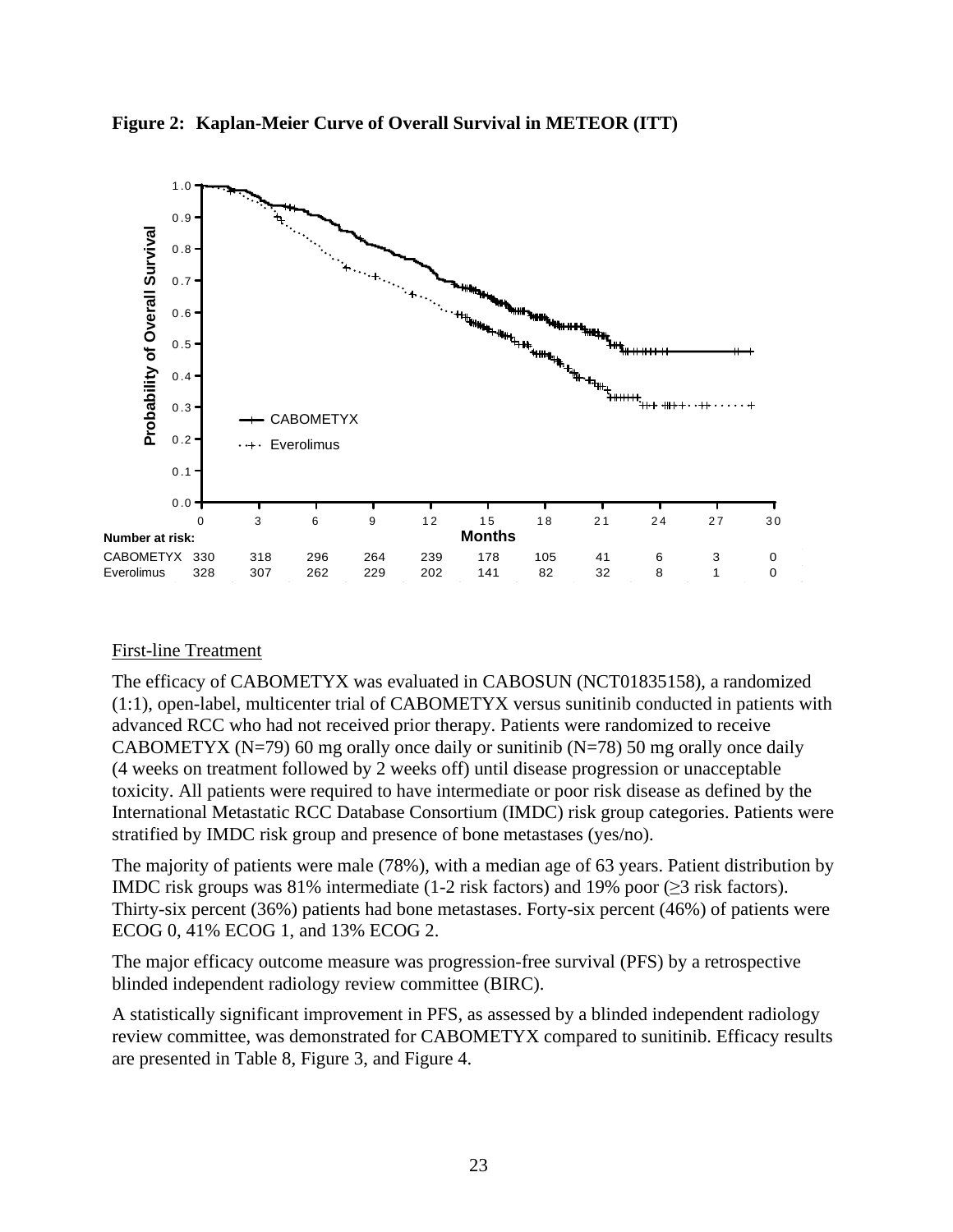| <b>Endpoint</b>                                                            | <b>CABOMETYX</b>              | <b>Sunitinib</b> |
|----------------------------------------------------------------------------|-------------------------------|------------------|
|                                                                            | $N = 79$                      | $N = 78$         |
| <b>Progression-Free Survival</b>                                           |                               |                  |
| Events, $n\frac{6}{6}$                                                     | 43(54)                        | 49(63)           |
| Median PFS (95% CI), months <sup>1</sup>                                   | 8.6(6.8, 14.0)                | 5.3(3.0, 8.2)    |
| Hazard Ratio <sup>2</sup> (95% CI), p-value <sup>3</sup>                   | $0.48(0.31, 0.74)$ , p=0.0008 |                  |
| <b>Overall Survival</b>                                                    |                               |                  |
| Events, $n\%$ )                                                            | 43(54)                        | 47(60)           |
| Hazard Ratio <sup>2,4</sup> (95% CI)                                       | 0.80(0.53, 1.21)              |                  |
| <b>Confirmed ORR, partial responses</b><br>only (95% $CI$ ) <sup>1,4</sup> | 20% (12.0, 30.8)              | 9% (3.7, 17.6)   |

<sup>1</sup> as assessed by a retrospective blinded independent radiology review committee (BIRC)

<sup>2</sup> estimated from stratified Cox proportional hazards model with stratification factors IMDC risk group and presence of bone metastases and treatment as covariate

<sup>3</sup> two-sided stratified log-rank test with stratification factors IMDC risk group and presence of bone metastases

<sup>4</sup> no multiplicity adjustments were made for overall survival or ORR

#### **Figure 3: Kaplan-Meier Curve of Progression-Free Survival in CABOSUN**

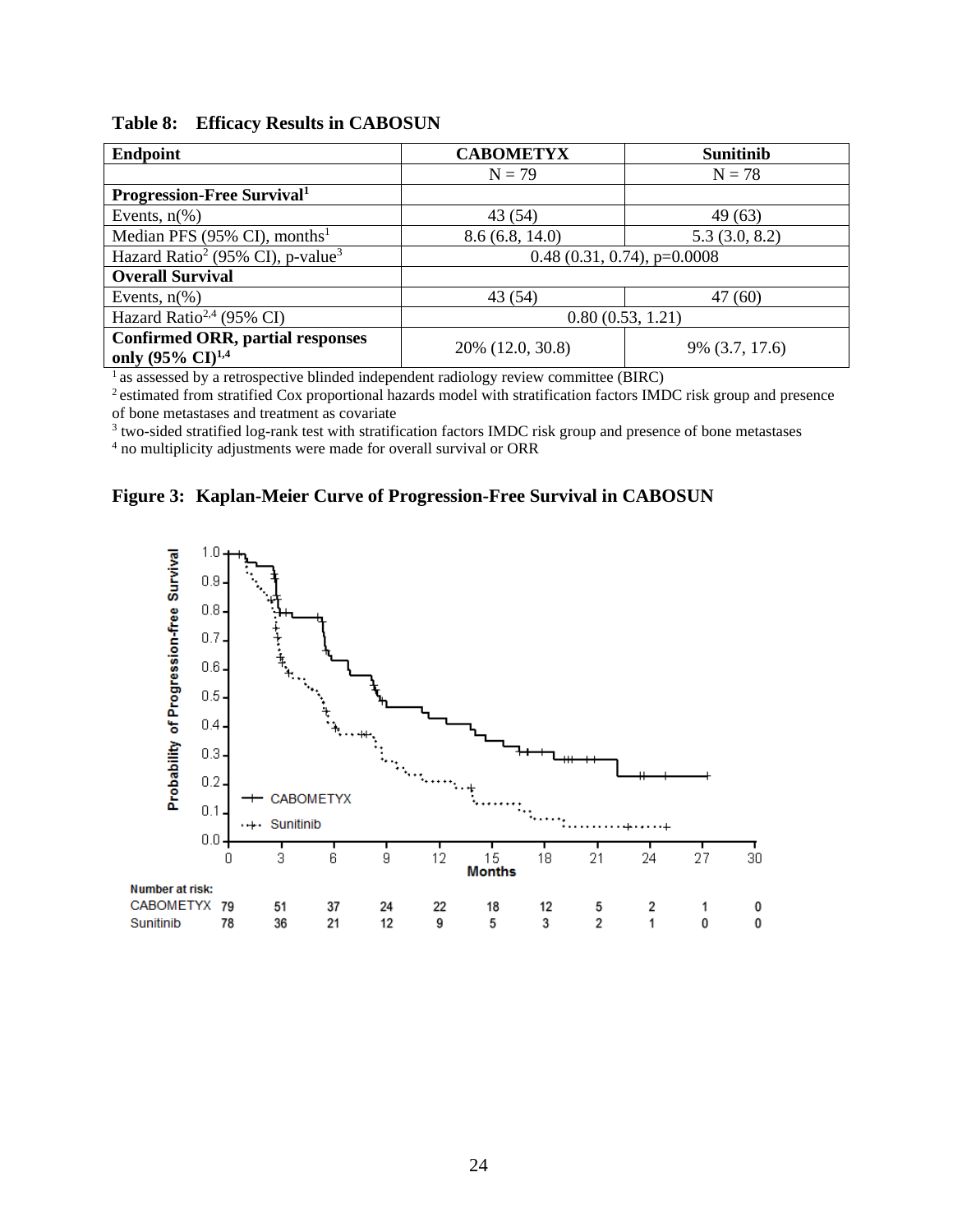![](_page_24_Figure_0.jpeg)

![](_page_24_Figure_1.jpeg)

## <span id="page-24-0"></span>**14.2 Hepatocellular Carcinoma**

The efficacy of CABOMETYX was evaluated in CELESTIAL (NCT01908426), a randomized (2:1), double-blind, placebo-controlled, multicenter trial in patients with hepatocellular carcinoma (HCC) who had previously received sorafenib and had Child Pugh Class A liver impairment. Patients were randomized to receive CABOMETYX 60 mg orally once daily or placebo until disease progression or unacceptable toxicity. Randomization was stratified by etiology of disease (hepatitis B virus [HBV] with or without hepatitis C virus [HCV] vs. HCV [without HBV] vs. other [without HBV and HCV]), geographic region (Asia vs. other regions), and presence of extrahepatic spread of disease and/or macrovascular invasion (yes vs. no). The primary efficacy outcome measure was overall survival (OS). Additional outcome measures were progression-free survival (PFS) and objective response rate (ORR), as assessed by investigators per RECIST 1.1. Tumor assessments were conducted every 8 weeks.

In CELESTIAL, a total of 707 patients were randomized, 470 to CABOMETYX and 237 to placebo. The median age was 64 years (range 22 to 86 years), 82% were male, 56% were White and 34% were Asian. Baseline ECOG performance status was 0 (53%) or 1 (47%). The etiology of HCC was attributed to HBV in 38% of patients and HCV in 21%; etiology was attributed to causes other than HBV or HCV in 40%. Macroscopic vascular invasion or extra-hepatic tumor spread was present in 78% of patients and 41% had alpha-fetoprotein (AFP) levels > 400 mcg/L. All patients received prior sorafenib and 27% received two prior systemic therapy regimens.

Efficacy results are summarized in Table 9, Figure 5, and Figure 6.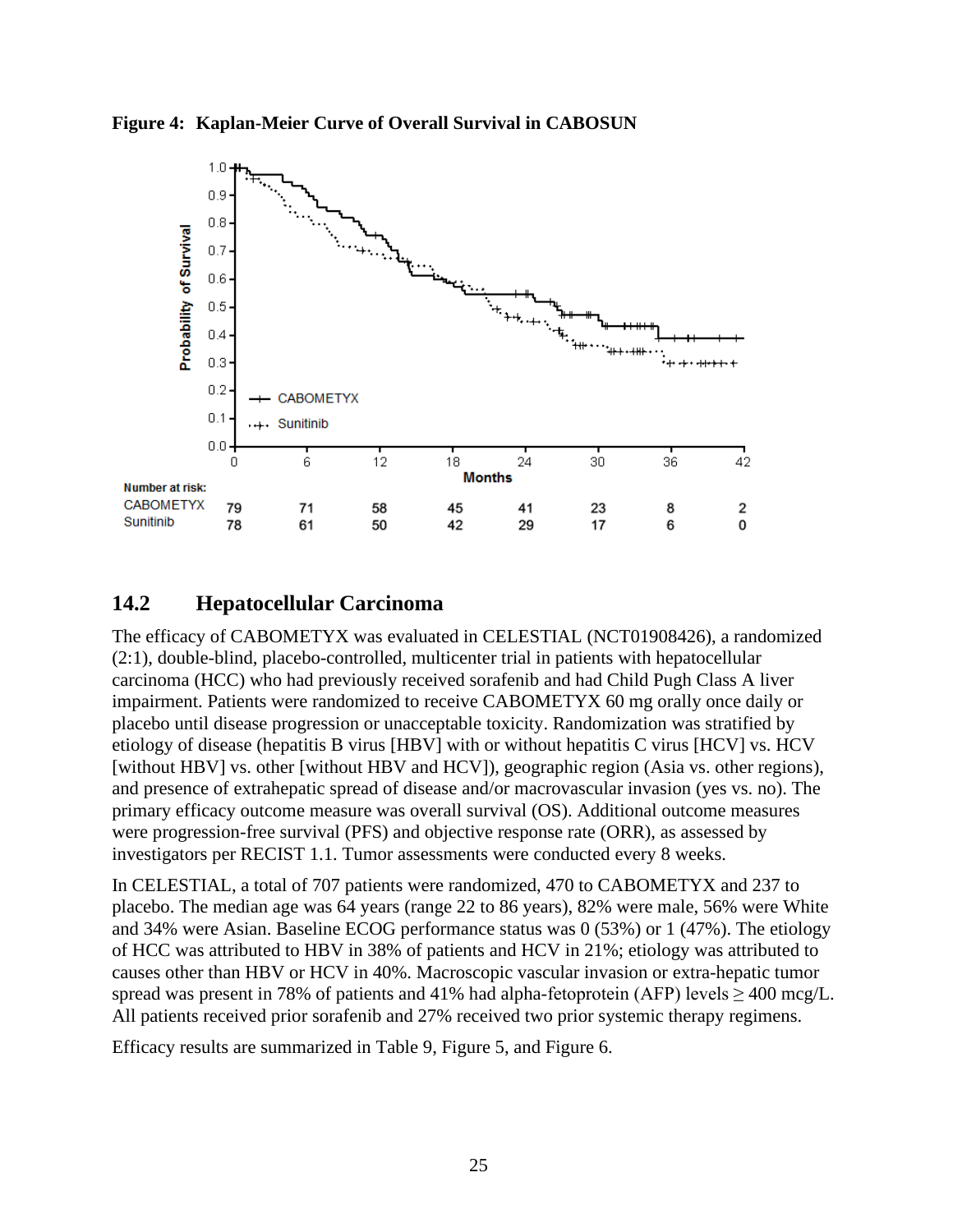| <b>Endpoint</b>                                                 | <b>CABOMETYX</b>   | <b>Placebo</b>       |
|-----------------------------------------------------------------|--------------------|----------------------|
|                                                                 | $N = 470$          | $N = 237$            |
| <b>Overall Survival</b>                                         |                    |                      |
| Number of Deaths, (%)                                           | 317(67)            | 167(70)              |
| Median OS in Months (95% CI)                                    | 10.2(9.1, 12.0)    | 8.0(6.8, 9.4)        |
| Hazard Ratio (95% $CI$ ) <sup>1</sup>                           | 0.76(0.63, 0.92)   |                      |
| $p$ -value <sup>2</sup>                                         | $p=0.0049^{3}$     |                      |
| <b>Progression-Free Survival</b>                                |                    |                      |
| Number of Events, (%)                                           | 349 (74)           | 205 (86)             |
| Progressive Disease                                             | 284 (60)           | 186 (78)             |
| Death                                                           | 65(14)             | 19(8)                |
| Median PFS in Months (95% CI)                                   | 5.2(4.0, 5.5)      | 1.9(1.9, 1.9)        |
| Hazard Ratio $(95\% \text{ CI})^1$                              | 0.44(0.36, 0.52)   |                      |
| $p$ -value <sup>2</sup>                                         | p < 0.0001         |                      |
| <b>Overall Response Rate (ORR)</b>                              |                    |                      |
| Confirmed ORR (partial responses only)<br>$(95\% \text{ CI})^3$ | $4\%$ $(2.3, 6.0)$ | $0.4\%$ $(0.0, 2.3)$ |
| $p$ -value <sup>4</sup>                                         | $p=0.0086$         |                      |

### **Table 9: Efficacy Results from CELESTIAL**

CI, confidence interval

<sup>1</sup> estimated using the Cox proportional-hazard model

<sup>2</sup> log-rank test stratified by etiology of disease (HBV [with or without HCV], HCV [without HBV], or Other), geographic region (Asia, Other Regions), and presence of extrahepatic spread of disease and/or macrovascular invasion (Yes, No) as stratification factors (per IVRS data)

<sup>3</sup> significance level = 0.021 for 78% information (484 deaths) based on O'Brien-Fleming method

<sup>4</sup> Fisher's exact test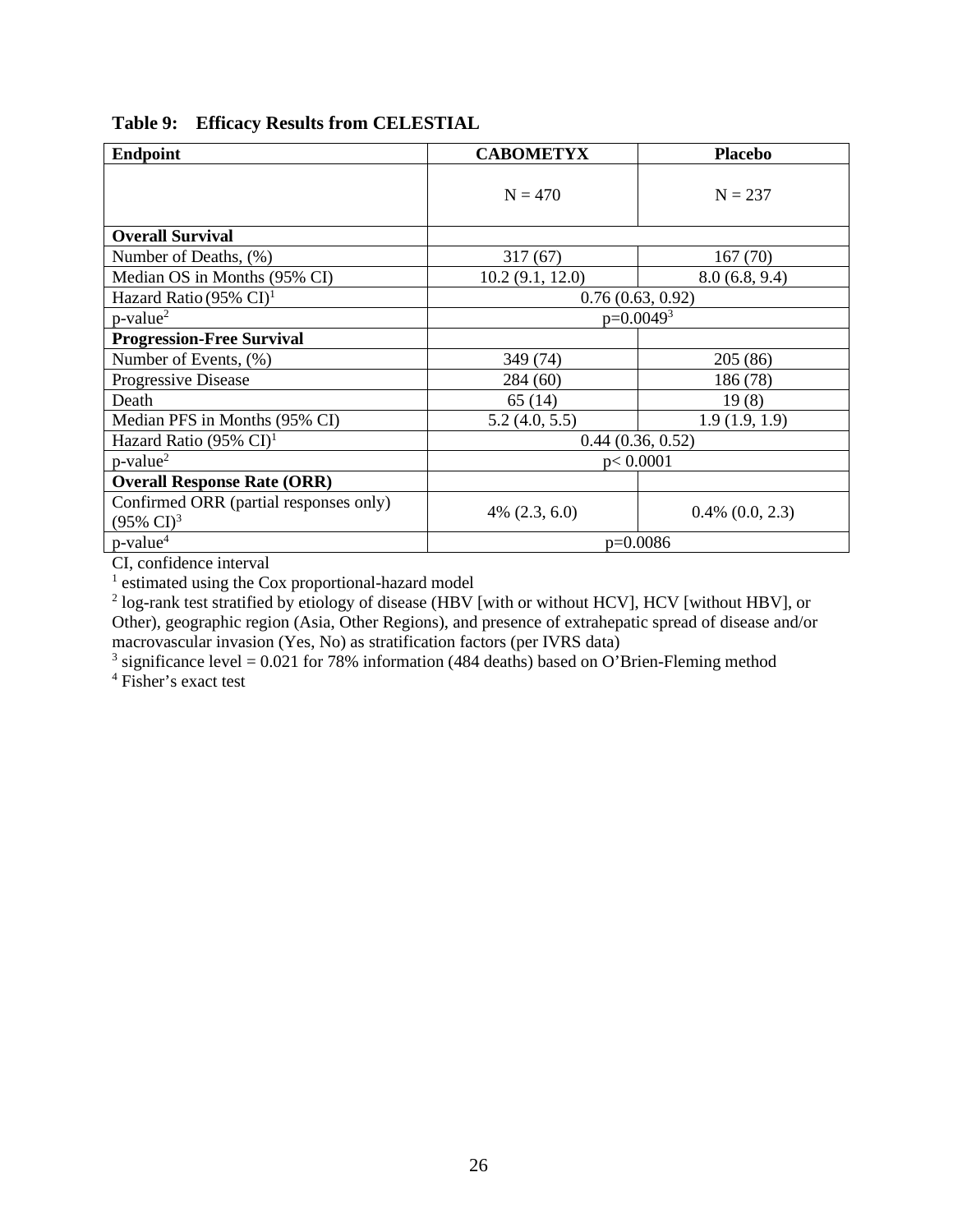![](_page_26_Figure_0.jpeg)

![](_page_26_Figure_1.jpeg)

**Figure 6: Kaplan-Meier Curve of Progression-Free Survival in CELESTIAL**

![](_page_26_Figure_3.jpeg)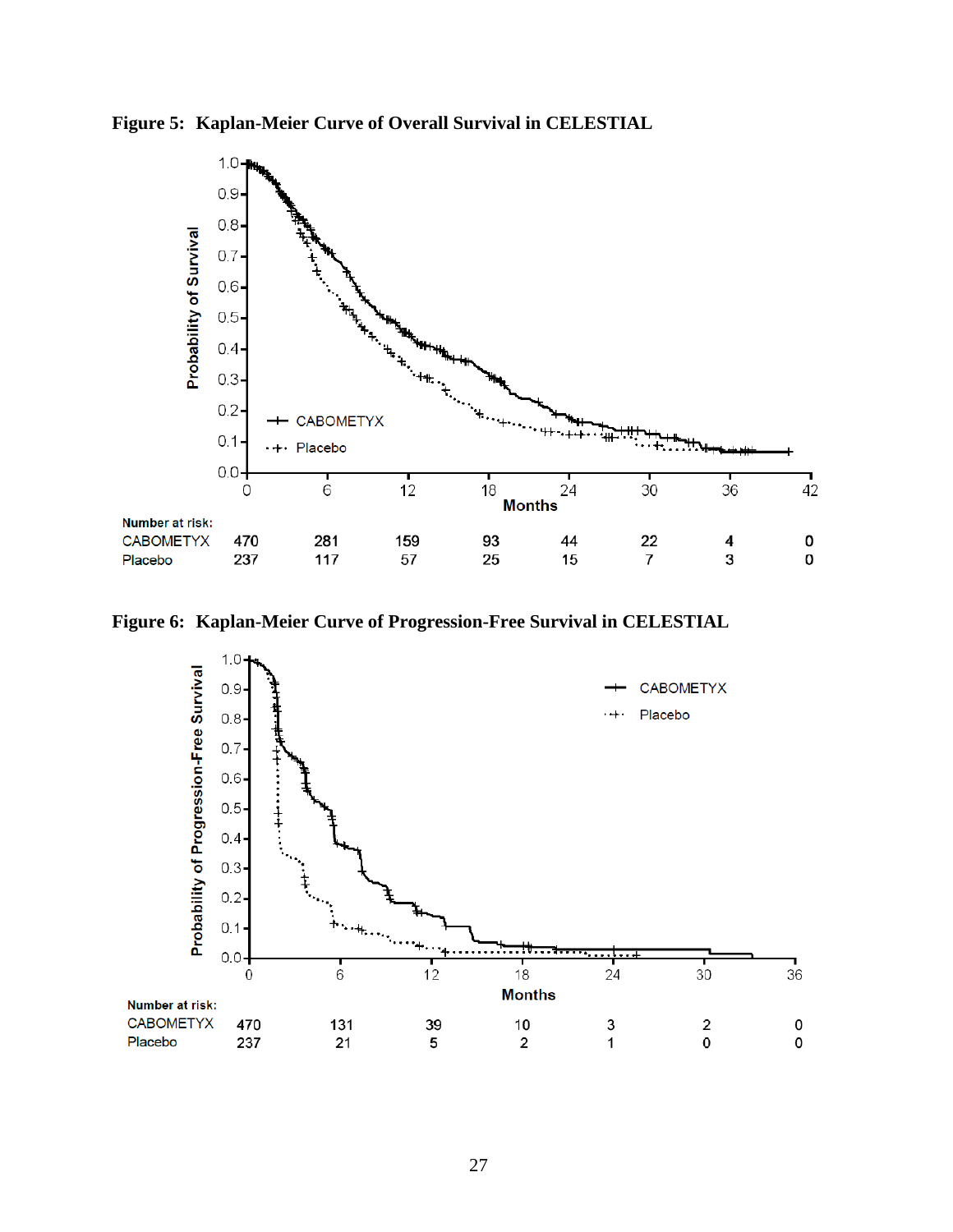## <span id="page-27-0"></span>**16 HOW SUPPLIED/STORAGE AND HANDLING**

CABOMETYX tablets are supplied as follows:

60 mg tablets are yellow film-coated, oval shaped with no score, debossed with "XL" on one side and "60" on the other side of the tablet; available in bottles of 30 tablets: NDC 42388-023-26

40 mg tablets are yellow film-coated, triangle shaped with no score, debossed with "XL" on one side and "40" on the other side of the tablet; available in bottles of 30 tablets: NDC 42388-025-26

20 mg tablets are yellow film-coated, round shaped with no score, debossed with "XL" on one side and "20" on the other side of the tablet; available in bottles of 30 tablets: NDC 42388-024-26

Store CABOMETYX at 20 $\degree$ C to 25 $\degree$ C (68 $\degree$ F to 77 $\degree$ F); excursions are permitted from 15 $\degree$ C to 30°C (59°F to 86°F) [see USP Controlled Room Temperature].

# <span id="page-27-1"></span>**17 PATIENT COUNSELING INFORMATION**

Advise the patient to read the FDA-approved patient labeling (Patient Information).

- Hemorrhage: Instruct patients to contact their healthcare provider to seek immediate medical attention for signs or symptoms of unusual severe bleeding or hemorrhage *[see [Warnings and Precautions \(5.1\)\]](#page-3-3)*.
- Perforations and fistulas: Advise patients that gastrointestinal disorders such as diarrhea, nausea, vomiting, and constipation may develop during CABOMETYX treatment and to seek immediate medical attention if they experience persistent or severe abdominal pain because cases of gastrointestinal perforation and fistula have been reported in patients taking CABOMETYX *[see [Warnings and Precautions](#page-3-4)  [\(5.2\)\]](#page-3-4)*.
- Thrombotic events: Venous and arterial thrombotic events have been reported. Advise patients to report signs or symptoms of an arterial thrombosis. Venous thromboembolic events including pulmonary embolus have been reported. Advise patients to contact their health care provider if new onset of dyspnea, chest pain, or localized limb edema occurs *[see [Warnings and Precautions \(5.3\)\]](#page-3-5)*.
- Hypertension and hypertensive crisis: Inform patients of the signs and symptoms of hypertension. Advise patients to undergo routine blood pressure monitoring and to contact their health care provider if blood pressure is elevated or if they experience signs or symptoms of hypertension *[see [Warnings and Precautions \(5.4\)\]](#page-4-0)*.
- Diarrhea: Advise patients to notify their healthcare provider at the first signs of poorly formed or loose stool or an increased frequency of bowel movements *[see [Warnings and Precautions \(5.5\)\]](#page-4-1)*.
- Palmar-plantar erythrodysesthesia: Advise patients to contact their healthcare provider for progressive or intolerable rash *[see [Warnings and Precautions \(5.6\)\]](#page-4-2)*.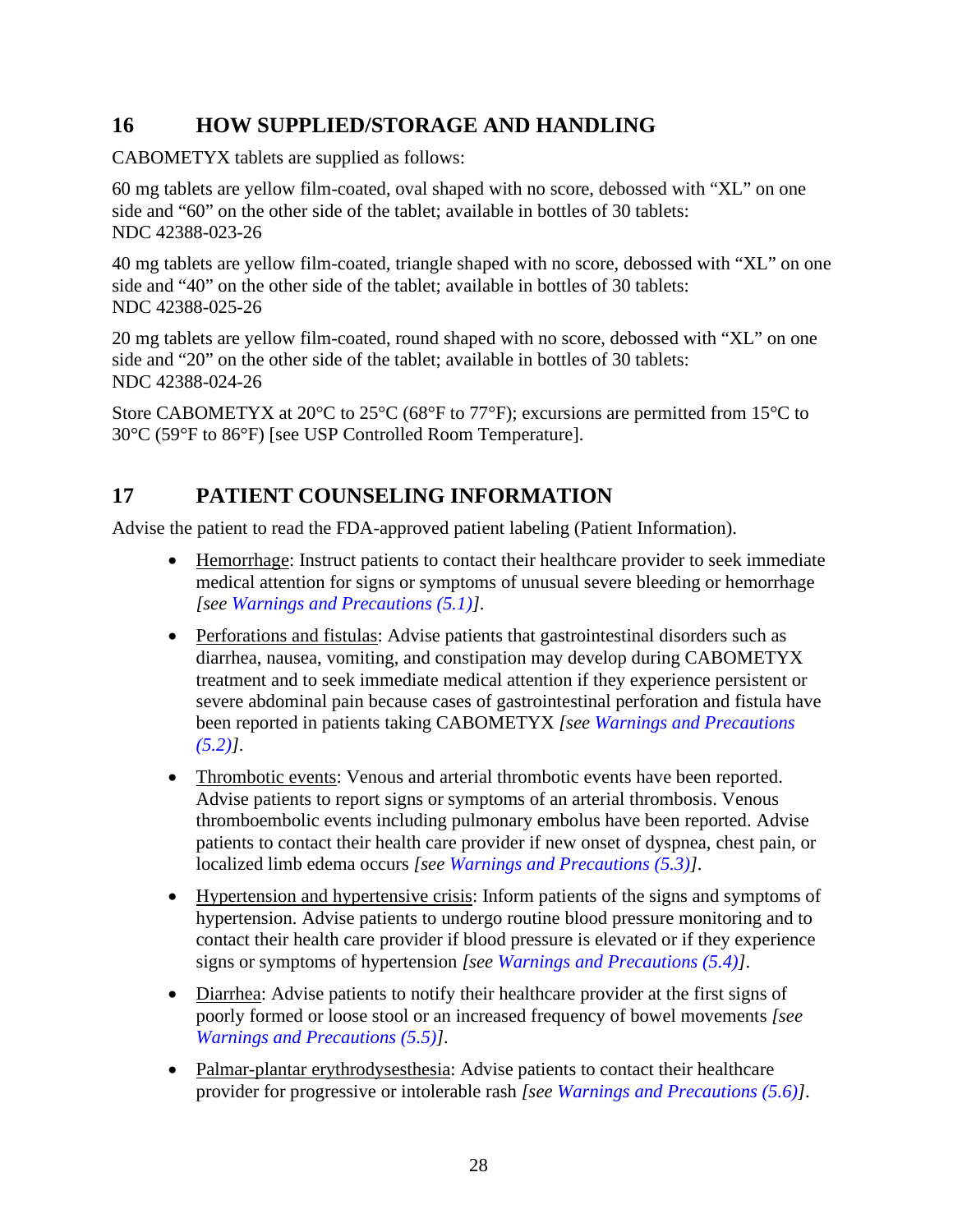- Osteonecrosis of the jaw: Advise patients regarding good oral hygiene practices. Advise patients to immediately contact their healthcare provider for signs or symptoms associated with osteonecrosis of the jaw *[see [Warnings and Precautions](#page-4-4)  [\(5.8\)\]](#page-4-4)*.
- Impaired wound healing: Advise patients that CABOMETYX may impair wound healing. Advise patients to inform their healthcare provider of any planned surgical procedure *[see [Dosage and Administration \(2.1\),](#page-1-4) [Warnings and Precautions \(5.9\)\]](#page-5-0)*.
- Reversible posterior leukoencephalopathy syndrome: Advise patients to immediately contact their health care provider for new onset or worsening neurological function *[see [Warnings and Precautions \(5.10\)\]](#page-5-1)*.
- Embryo-fetal toxicity:
	- o Advise females of reproductive potential of the potential risk to a fetus. Advise females to inform their healthcare provider of a known or suspected pregnancy *[see [Warnings and Precautions \(5.11\),](#page-5-2) [Use in Specific Populations \(8.1\)\]](#page-13-3)*.
	- o Advise females of reproductive potential to use effective contraception during treatment with CABOMETYX and for 4 months after the final dose *[\[Use in](#page-14-1)  [Specific Populations \(8.3\)\]](#page-14-1)*.
- Lactation: Advise women not to breastfeed during treatment with CABOMETYX and for 4 months following the last dose *[\[Use in Specific Populations \(8.2\)\]](#page-14-0)*.
- Drug interactions: Advise patients to inform their healthcare provider of all prescription or nonprescription medications, vitamins or herbal products. Inform patients to avoid grapefruit, grapefruit juice, and St. John's wort *[see [Drug](#page-13-1)  [Interactions \(7.1\)\]](#page-13-1)*.

#### Important administration information

• Instruct patients to take CABOMETYX at least 1 hour before or at least 2 hours after eating.

Manufactured for Exelixis, Inc. Alameda, CA 94502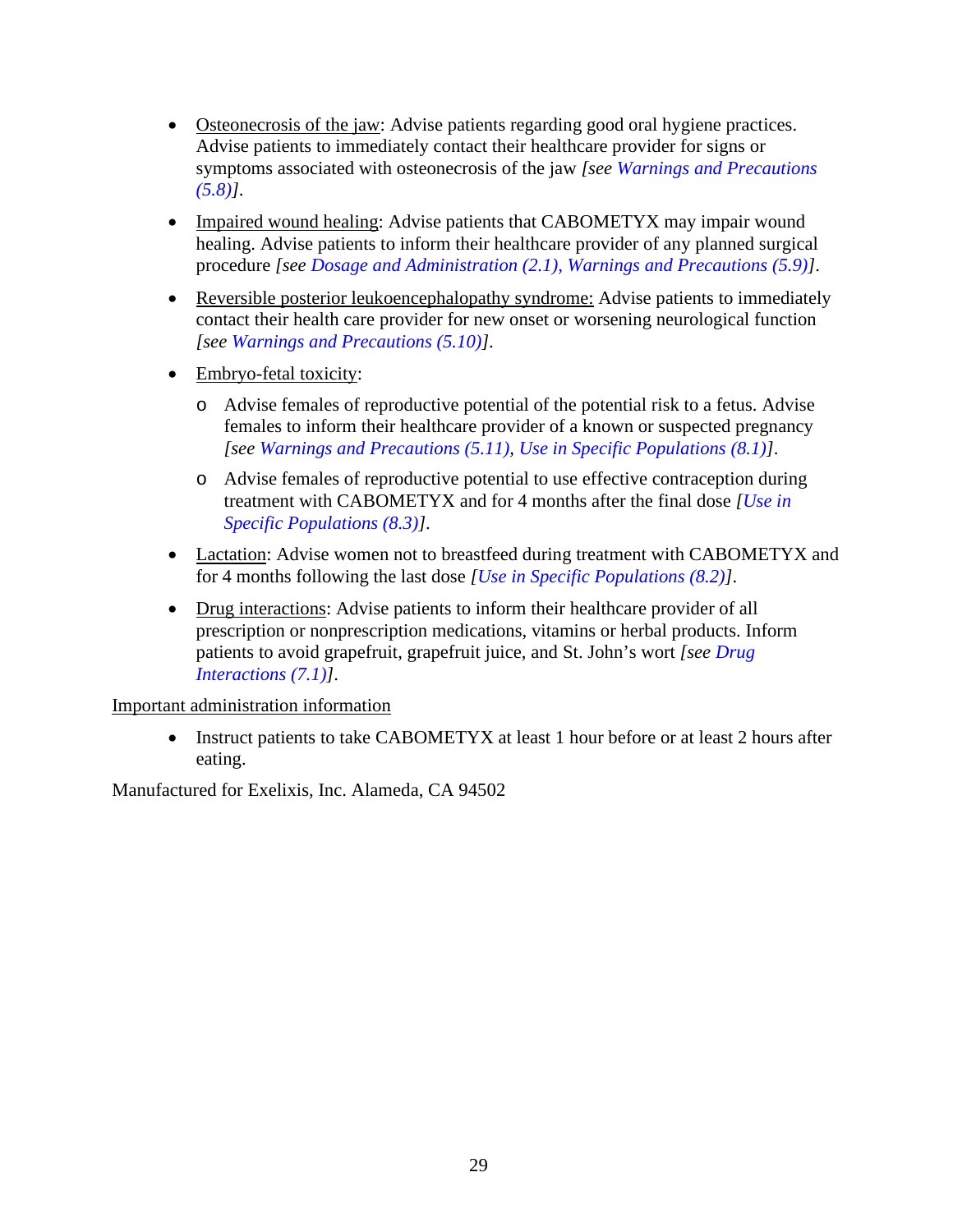#### **PATIENT INFORMATION CABOMETYX® (Ka-boe-met-iks) cabozantinib tablets**

#### **What is CABOMETYX?**

CABOMETYX is a prescription medicine used to treat people with:

- advanced kidney cancer (renal cell carcinoma)
- liver cancer (hepatocellular carcinoma) who have been previously treated with the medicine sorafenib.

It is not known if CABOMETYX is safe and effective in children.

**Before you take CABOMETYX**, tell your healthcare provider about all of your medical conditions, including if you:

- have a recent history of bleeding, including coughing up or vomiting blood, or black tarry stools.
- have an open or healing wound
- have high blood pressure
- plan to have any surgery, dental procedure, or have had a recent surgery. You should stop taking CABOMETYX at least 3 weeks before planned surgery. See **"What are the possible side effects of CABOMETYX?"**
- are pregnant, or plan to become pregnant. CABOMETYX can harm your unborn baby.
	- If you are able to become pregnant, your healthcare provider will check your pregnancy status before you start treatment with CABOMETYX.
	- o Females who are able to become pregnant should use effective birth control (contraception) during treatment and for 4 months after your final dose of CABOMETYX.
	- o Talk to your healthcare provider about birth control methods that may be right for you.
	- $\circ$  If you become pregnant or think you are pregnant, tell your healthcare provider right away.
- are breastfeeding or plan to breastfeed. It is not known if CABOMETYX passes into your breast milk. Do not breastfeed during treatment and for 4 months after your final dose of CABOMETYX.

**Tell your healthcare provider about all the medicines you take,** including prescription or over-thecounter medicines, vitamins, and herbal supplements. CABOMETYX and certain other medicines may affect each other causing side effects.

#### **How should I take CABOMETYX?**

- Take CABOMETYX exactly as your healthcare provider tells you to take it.
- **Do not** take CABOMETYX with food. Take CABOMETYX at least 1 hour before or at least 2 hours after eating.
- Swallow CABOMETYX tablets whole with a full glass (at least 8 ounces) of water.
- **Do not** crush CABOMETYX tablets.
- If you miss a dose and your next dose is in:
	- $\circ$  less than 12 hours, take your next dose at the normal time. Do not make up the missed dose.<br> $\circ$  12 hours or more, take the missed dose as soon as you remember. Take your next dose at the
	- 12 hours or more, take the missed dose as soon as you remember. Take your next dose at the normal time.

#### **What should I avoid while taking CABOMETYX?**

**Do not** drink grapefruit juice, eat grapefruit or take supplements that contain grapefruit or St. John's wort during treatment with CABOMETYX.

# **What are the possible side effects of CABOMETYX?**

#### **CABOMETYX may cause serious side effects, including:**

- **bleeding (hemorrhage).** CABOMETYX can cause severe bleeding that may lead to death. Tell your healthcare provider right away if you get any signs of bleeding during treatment with CABOMETYX, including:
	- o coughing up blood or blood clots o red or black (looks like tar) stools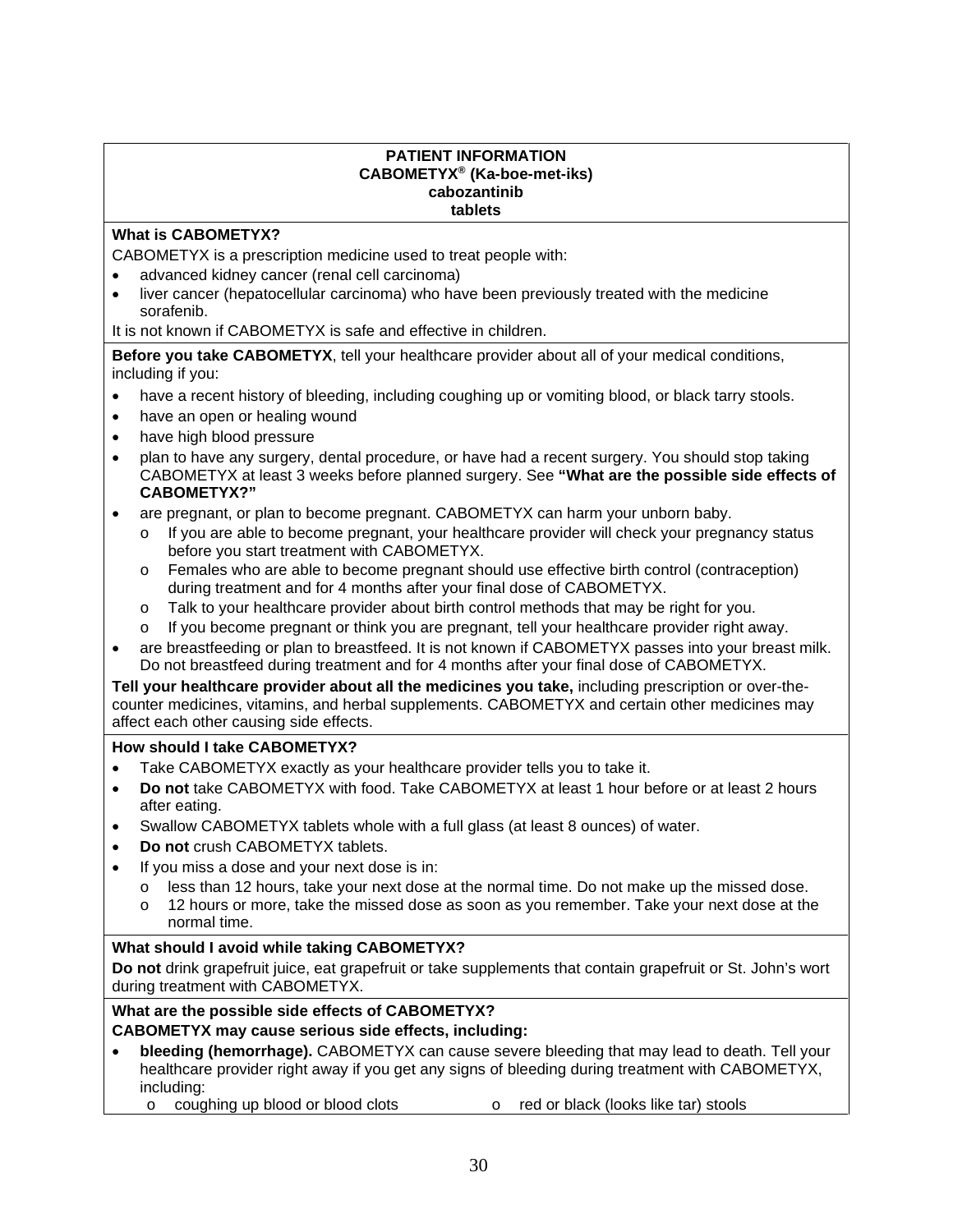- o vomiting blood or if your vomit looks like coffee-grounds
- $\circ$  menstrual bleeding that is heavier than normal  $\circ$  any unusual or heavy bleeding
- any unusual or heavy bleeding
- **a tear in your stomach or intestinal wall (perforation) or an abnormal connection between 2 parts of your body (fistula).** Tell your healthcare provider right away if you get tenderness or pain in your stomach-area (abdomen).
- **blood clots, stroke, heart attack, and chest pain.** Get emergency help right away if you get:
	- $\circ$  swelling or pain in your arms or legs<br> $\circ$  shortness of breath
	- shortness of breath
	- o feel lightheaded or faint
	- $\circ$  sweating more than usual<br> $\circ$  numbness or weakness of
	- numbness or weakness of your face, arm or leg, especially on one side of your body
- 
- - o sudden confusion, trouble speaking or understanding
	- o sudden trouble seeing in one or both eyes
	- o sudden trouble walking
	- o dizziness, loss of balance or coordination
	- o a sudden severe headache
- **high blood pressure (hypertension).** Hypertension is common with CABOMETYX and sometimes can be severe. Your healthcare provider will check your blood pressure before starting CABOMETYX and during treatment with CABOMETYX. If needed, your healthcare provider may prescribe medicine to treat your high blood pressure.
- **diarrhea.** Diarrhea is common with CABOMETYX and can be severe. If needed, your healthcare provider may prescribe medicine to treat your diarrhea. Tell your healthcare provider right away, if you have frequent loose, watery bowel movements.
- **a skin problem called hand-foot skin reaction.** Hand-foot skin reactions are common and can be severe. Tell your healthcare provider right away if you have rashes, redness, pain, swelling, or blisters on the palms of your hands or soles of your feet.
- **protein in your urine and possible kidney problems.** Symptoms may include swelling in your hands, arms, legs, or feet.
- **severe jaw bone problems (osteonecrosis).** Symptoms may include jaw pain, toothache, or sores on your gums. Your healthcare provider should examine your mouth before you start and during treatment with CABOMETYX. Tell your dentist that you are taking CABOMETYX. It is important for you to practice good mouth care during treatment with CABOMETYX.
- **wound healing problems.** Wound healing problems have happened in some people who take CABOMETYX. Tell your healthcare provider if you plan to have any surgery before or during treatment with CABOMETYX.
	- o You should stop taking CABOMETYX at least 3 weeks before planned surgery.
	- o Your healthcare provider should tell you when you may start taking CABOMETYX again after surgery.
- **Reversible Posterior Leukoencephalopathy Syndrome (RPLS).** A condition called reversible posterior leukoencephalopathy syndrome can happen during treatment with CABOMETYX. Tell your healthcare provider right away if you have headaches, seizures, confusion, changes in vision, or problems thinking.
- CABOMETYX may cause fertility problems in females and males, which may affect your ability to have children. Talk to your healthcare provider if you have concerns about fertility.

Your healthcare provider may change your dose, temporarily stop, or permanently stop treatment with CABOMETYX if you have certain side effects.

- The most common side effects of CABOMETYX include:
	- tiredness

• nausea

• decreased appetite

• vomiting

weight loss

• changes in certain blood tests

Tell your healthcare provider if you have any side effect that bothers you or that does not go away. These are not all of the possible side effects of CABOMETYX. Call your doctor for medical advice about side effects. You may report side effects to FDA at 1-800-FDA-1088.

#### **How should I store CABOMETYX?**

Store CABOMETYX at room temperature 68°F to 77°F (20°C to 25°C).